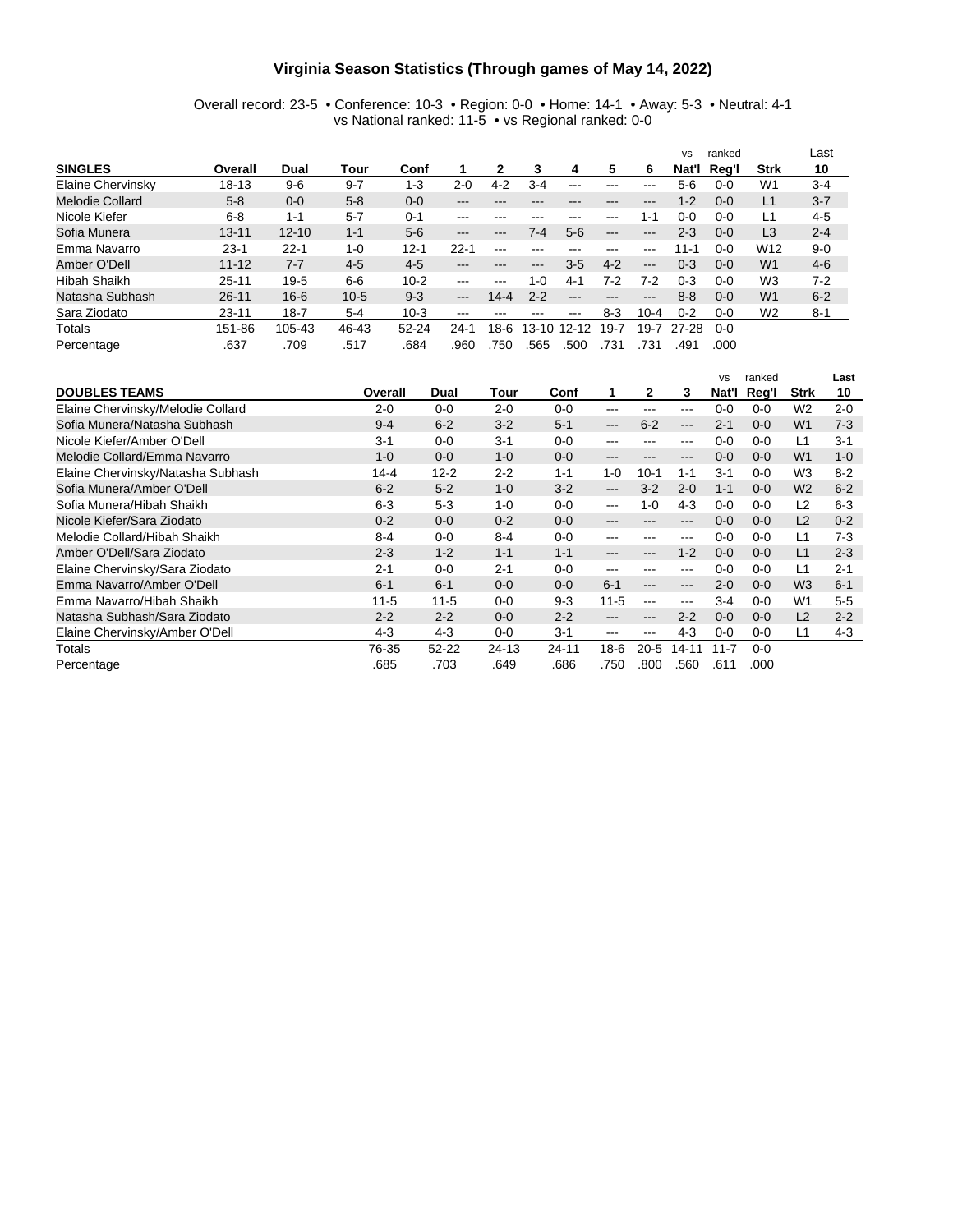### **Virginia Season Statistics (Through games of May 14, 2022)**

| Date              | <b>Opponent</b>                         |   | <b>Score</b>        | Overall                | Conf     | Nat'l | Reg'l |
|-------------------|-----------------------------------------|---|---------------------|------------------------|----------|-------|-------|
| $9/17 - 19$       | Wahoowa Invitational                    |   |                     | (Charlottesville, Va.) |          |       |       |
| Sept. 23-26, 2021 | <b>Fall Ranked Spotlight Tournament</b> |   | (Cary, N.C.)        |                        |          |       |       |
| Sept. 24-26       | Kitty Harrison Invitational             |   | (Chapel Hill, N.C.) |                        |          |       |       |
| 10/1-4/2021       | <b>ITA Regional Qualifying</b>          |   | (Lynchburg, Va.)    |                        |          |       |       |
| 10/4-10/2021      | <b>ITA All-American Championships</b>   |   | (Charleston, S.C.)  |                        |          |       |       |
| 10/22-25/2021     | <b>ITA Atlantic Super Regional</b>      |   |                     | (Charlottesville, Va.) |          |       |       |
| 11/4-7/2021       | <b>ITA National Fall Championships</b>  |   | (San Diego, Calif.) |                        |          |       |       |
| 1/15/2022         | <b>MARSHALL</b>                         | W | $7-0$               | $1 - 0$                | $0 - 0$  | #7    |       |
| 1/15/2022         | LONGWOOD                                | W | $7 - 0$             | $2 - 0$                | $0 - 0$  | #7    |       |
| 1/21/2022         | <b>RICHMOND</b>                         | W | $7 - 0$             | $3-0$                  | $0 - 0$  | #7    |       |
| 1/28/2022         | <b>JAMES MADISON</b>                    | W | $4 - 0$             | $4 - 0$                | $0-0$    | #9    |       |
| 1/29/2022         | #16 STANFORD                            | W | $4 - 3$             | $5-0$                  | $0-0$    | #9    |       |
| 2/4/2022          | #18 UCF                                 | W | $5-2$               | $6-0$                  | $0 - 0$  | #7    |       |
| 2/11/2022         | vs #13 Florida Gators                   | W | $4 - 2$             | $7 - 0$                | $0 - 0$  | #7    |       |
| 2/12/2022         | at #2 North Carolina                    | L | $1 - 4$             | $7 - 1$                | $0-0$    | #7    |       |
| 2/13/2022         | vs #3 Georgia                           | W | $4 - 3$             | $8 - 1$                | $0 - 0$  | #7    |       |
| * 2/25/2022       | <b>BOSTONCOLLEGEW</b>                   | W | $6 - 1$             | $9 - 1$                | $1 - 0$  | #9    |       |
| * 2/27/2022       | #67 SYRACUSE                            | W | $6 - 1$             | $10 - 1$               | $2 - 0$  | #9    |       |
| * 3/4/2022        | at #9 Duke                              | L | $3 - 4$             | $10 - 2$               | $2 - 1$  | #12   |       |
| * Mar 06, 2022    | at #1 North Carolina                    | L | $1 - 4$             | $10-3$                 | $2 - 2$  | #12   |       |
| * 3/18/2022       | #59 FLORIDA STATE                       | W | $6 - 1$             | $11 - 3$               | $3 - 2$  | #11   |       |
| * 3/20/2022       | #10 MIAMI                               | L | $1 - 6$             | $11 - 4$               | $3-3$    | #11   |       |
| * 3/25/2022       | at Louisville                           | W | $6 - 1$             | $12 - 4$               | $4-3$    | #15   |       |
| * Mar 27, 2022    | at Notre Dame Fighting Irish            | W | $6 - 1$             | $13 - 4$               | $5-3$    |       |       |
| * 4/2/2022        | at Virginia Tech Women's Tennis         | W | $6 - 1$             | $14 - 4$               | $6 - 3$  | #13   |       |
| * 4/8/2022        | #27 WAKE FOREST                         | W | $5 - 2$             | $15 - 4$               | $7 - 3$  | #14   |       |
| * 4/10/2022       | #3 NC STATE WOLFPACK                    | W | $4-3$               | $16 - 4$               | $8-3$    | #14   |       |
| * Apr 15, 2022    | at #57 Clemson                          | W | $7 - 0$             | $17 - 4$               | $9 - 3$  | #8    |       |
| * Apr 17, 2022    | at #31 Georgia Tech                     | W | $5 - 2$             | $18 - 4$               | $10-3$   | #8    |       |
| 04/22/22          | vs #3 NC State                          | W | $4 - 2$             | $19 - 4$               | $10-3$   | #7    |       |
| 04/23/22          | vs #1 North Carolina                    | W | $4 - 2$             | $20 - 4$               | $10-3$   | #7    |       |
| 04/24/22          | vs #5 Duke                              | L | $1 - 4$             | $20 - 5$               | $10-3$   | #7    |       |
| 5/7/2022          | YOUNGSTOWN STATE                        | W | $4 - 0$             | $21 - 5$               | $10-3$   | #5    |       |
| 5/8/2022          | #44 PRINCETON                           | W | $4 - 0$             | $22 - 5$               | $10-3$   | #5    |       |
| 5/14/2022         | #12 OKLAHOMA STATE                      | W | $4 - 1$             | $23 - 5$               | $10 - 3$ | #5    |       |

|                          |           |           |          |         |          |          |         | <b>VS</b> | ranked  |
|--------------------------|-----------|-----------|----------|---------|----------|----------|---------|-----------|---------|
| <b>DOUBLES</b>           | Overall   | Dual      | Tour     | Conf    |          | 2        | 3       | Nat'l     | Reg'l   |
| <b>Melodie Collard</b>   | 11-4      | $0 - 0$   | $11 - 4$ | $0 - 0$ | ---      | ---      | ---     | $0 - 0$   | $0 - 0$ |
| <b>Elaine Chervinsky</b> | $22 - 8$  | 16-5      | 6-3      | $4 - 2$ | 1-0      | $10-1$   | $5 - 4$ | $3 - 1$   | $0 - 0$ |
| Amber O'Dell             | $21 - 10$ | 16-8      | $5 - 2$  | 7-4     | $6 - 1$  | 3-2      | 7-5     | $3-1$     | $0-0$   |
| Hibah Shaikh             | $25 - 12$ | 16-8      | 9-4      | $9 - 3$ | $11 - 5$ | 1-0      | 4-3     | $3 - 4$   | $0-0$   |
| Nicole Kiefer            | $3-3$     | $0 - 0$   | 3-3      | $0-0$   | $---$    | ---      | $---$   | $0-0$     | $0-0$   |
| Emma Navarro             | 18-6      | 17-6      | 1-0      | $9 - 3$ | $17-6$   | ---      | $---$   | $5 - 4$   | $0 - 0$ |
| Natasha Subhash          | 25-10     | $20 - 6$  | $5 - 4$  | $8 - 4$ | 1-0      | 16-3     | 3-3     | $5 - 2$   | $0 - 0$ |
| Sara Ziodato             | 6-8       | $3 - 4$   | 3-4      | 3-3     | $---$    | $---$    | $3 - 4$ | $0 - 0$   | $0 - 0$ |
| Sofia Munera             | $21 - 9$  | 16-7      | $5 - 2$  | 8-3     | $---$    | $10 - 4$ | 6-3     | $3-2$     | $0-0$   |
|                          | 76-35     | $52 - 22$ | 24-13    | 24-11   | $18-6$   | $20 - 5$ | 14-11   | $11 - 7$  | $0 - 0$ |
| Percentage               | .685      | .703      | .649     | .686    | .750     | .800     | .560    | .611      | .000    |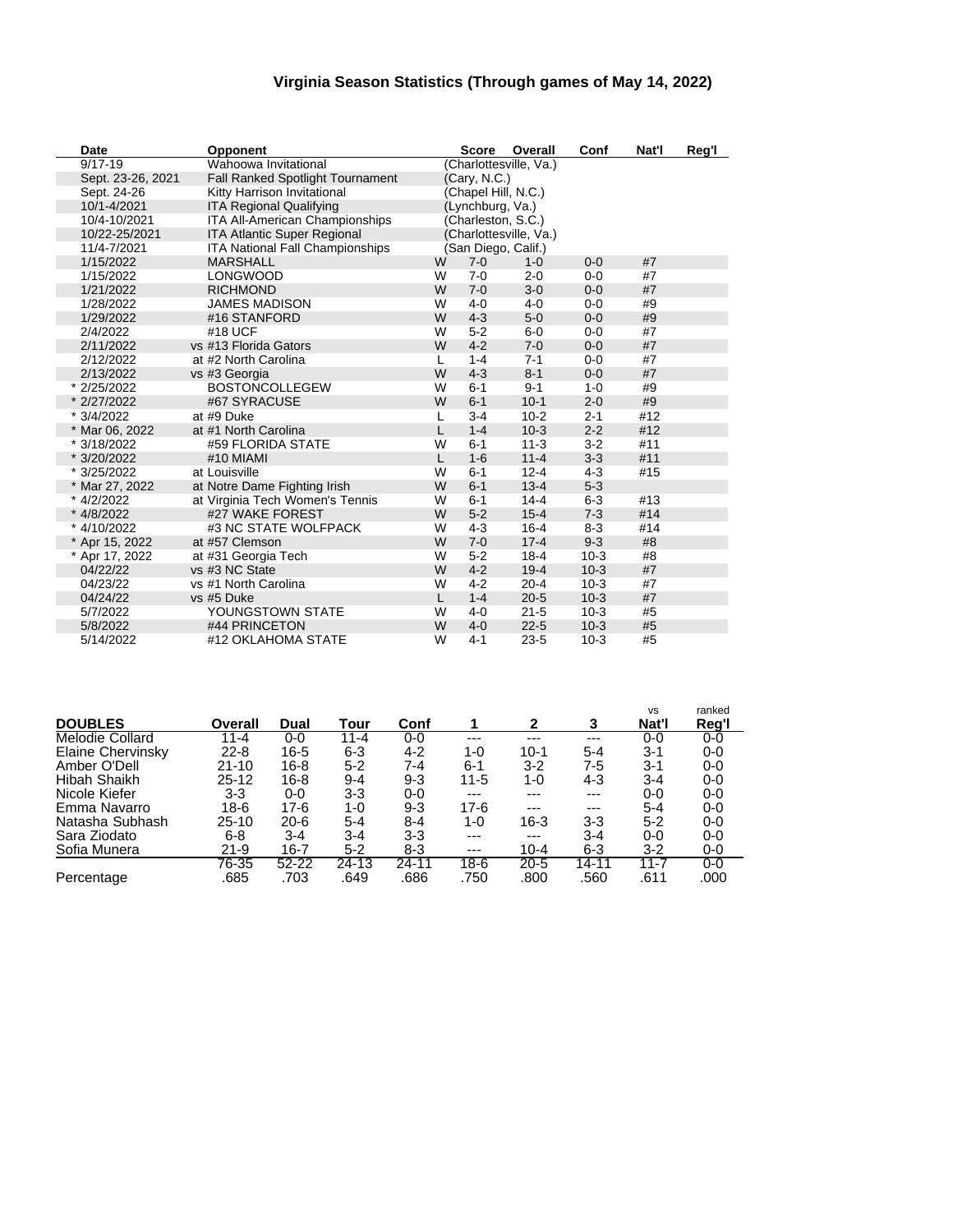#### **Elaine Chervinsky**

|         | <b>SINGLES</b>                 | <b>Team/School</b>    |                | Pos Opponent (Rank Nat/Reg) |                          | <b>Singles score</b>           |
|---------|--------------------------------|-----------------------|----------------|-----------------------------|--------------------------|--------------------------------|
|         | $9/17 - 19$                    | vs Auburn             |                | t-1 Georgie Axon            |                          | Won 7-6, 6-0                   |
|         | $9/17 - 19$                    | vs Old Dominion       |                | t-2 A Viktorovich           |                          | Won 6-1, 6-1                   |
|         | $9/17 - 19$                    | vs NC State Wolfpack  |                | t-3 Sophie Abrams           |                          | Won 6-4, 6-1                   |
|         | Sept. 23-26                    | vs South Carolina     |                | t-32 Megan Davies (50/-)    |                          | Won 4-6, 7-5, 6-3              |
|         | Sept. 23-26                    | vs NC State Wolfpack  |                | t-16 Alana Smith (23/-)     |                          | Lost $6-7, 2-6$                |
|         | Sept. 23-26                    | vs Miami              |                | t-c Isabella Pfennig (16/-) |                          | Won 6-3, 6-4                   |
|         | Sept. 23-26                    | vs Duke               |                | t-c Chloe Beck              |                          | Lost 4-6, 2-6                  |
|         | Sept. 23-26                    | vs Michigan           |                | t-c Kari Miller (31/-)      |                          | Lost 1-6, 4-6                  |
|         | 10/4-10/2021                   | vs Oklahoma           |                | Q64 Dana Guzman             |                          | Lost $6-7, 3-6$                |
|         | 10/4-10/2021                   | vs Pepperdine         |                | t-C Lisa Zaar               |                          |                                |
|         | 10/22-25/2021 vs Maryland      |                       |                | t-32 Selma Cadar            |                          | Won 6-2, 4-6, 7-6              |
|         | 10/22-25/2021 vs West Virginia |                       |                | t-16 Anastasia Bovolskaya   |                          | Won 7-6, 6-3                   |
|         | 10/22-25/2021 vs Penn State    |                       |                | t-qf Sofiya Chekhiystova    |                          | Won 6-4, 7-5                   |
|         | 10/22-25/2021 vs Old Dominion  |                       |                | t-sf Y Starodubtseva        |                          | Won 6-4, 1-6, 7-6              |
|         | 10/22-25/2021 vs Virginia      |                       |                | t-f Natasha Subhash         |                          | Lost 4-6, 2-6                  |
|         | 11/4-7/2021                    | vs Princeton          |                | t-32 Daria Frayman          |                          | Lost $1-6, 2-6$                |
|         | 11/4-7/2021                    | vs Iowa State         |                | c16 Thasaporn Naklo         |                          | Lost $6-7, 4-6$                |
|         | 1/15/2022                      | Marshall              |                | 2 Liz Stefancic             |                          | Won 6-1, 6-1                   |
|         | 1/15/2022                      | Longwood              | 1              | NURGAZIEVA, Emma            |                          | Won 6-0, 6-0                   |
|         | 1/21/2022                      | Richmond              | 2              | Polina Shitikova            |                          | Won 6-0, 6-0                   |
|         | 1/28/2022                      | James Madison         | 2              | Natalia Nikolopoulou        |                          | Won 6-0, 6-3                   |
|         | 1/29/2022                      | #16 Stanford          | $\overline{2}$ | Alexandra Yepifanova        |                          | Won 6-1, 3-6, 7-5              |
|         | 2/4/2022                       | #18 UCF               | 1              | Valeriya Zeleva (64/-)      |                          | Won 6-2, 6-1                   |
|         | 2/11/2022                      | vs #13 Florida Gators | $\overline{2}$ | Alicia Dudeney              | - 11                     | 2-6, 6-4, 5-3, unf.            |
|         | 2/12/2022                      | at #2 North Carolina  | $\overline{2}$ | Elizabeth Scotty (27/-)     |                          | Lost 1-6, 1-6                  |
|         | 2/13/2022                      | vs #3 Georgia         | 3              | Dasha Vidmanova             |                          | Lost 3-6, 6-3, 3-6             |
| $\star$ | 3/18/2022                      | #59 Florida State     | 3              | Anna Arkadianou             |                          | Won 6-2, 1-6, 6-3              |
| $\star$ | 3/20/2022                      | #10 Miami             | 2              | Daevenia Achong (56/-)      |                          | Lost 6-4, 1-6, 5-7             |
| $\star$ | 4/10/2022                      | #3 NC State Wolfpack  | 3              | Priska Nugroho (61/-)       |                          | Lost 6-7 (4-7), 2-6            |
| $\star$ | Apr 17, 2022                   | at #31 Georgia Tech   | 3              | Ava Hrastar                 |                          | Lost $3-6, 2-6$                |
|         | 04/22/22                       | vs #3 NC State        | 3              | Priska Nugroho (66/-)       |                          | Won 6-4, 4-6, 6-3              |
|         | 04/23/22                       | vs #1 North Carolina  | 3              | Reilly Tran (25/-)          | $\sim$                   | $6-7$ (5-7), $6-6$ (3-5), unf. |
|         | 04/24/22                       | vs #5 Duke            | 3              | Emma Jackson (124/-)        |                          | Lost 6-3, 3-6, 6-7 (3-7)       |
|         | 5/7/2022                       | Youngstown State      | 3              | Marko, Julia                | $\overline{\phantom{a}}$ | $6-2$ , $3-2$ , unf.           |
|         | 5/8/2022                       | #44 Princeton         | 3              | Victoria Hu (54/-)          |                          | Won 6-2, 6-2                   |
|         | 5/14/2022                      | #12 Oklahoma State    | 3 <sup>1</sup> | Martina Zerulo              |                          | $1-6, 6-3, 4-1, \text{unf.}$   |
|         |                                |                       |                |                             |                          |                                |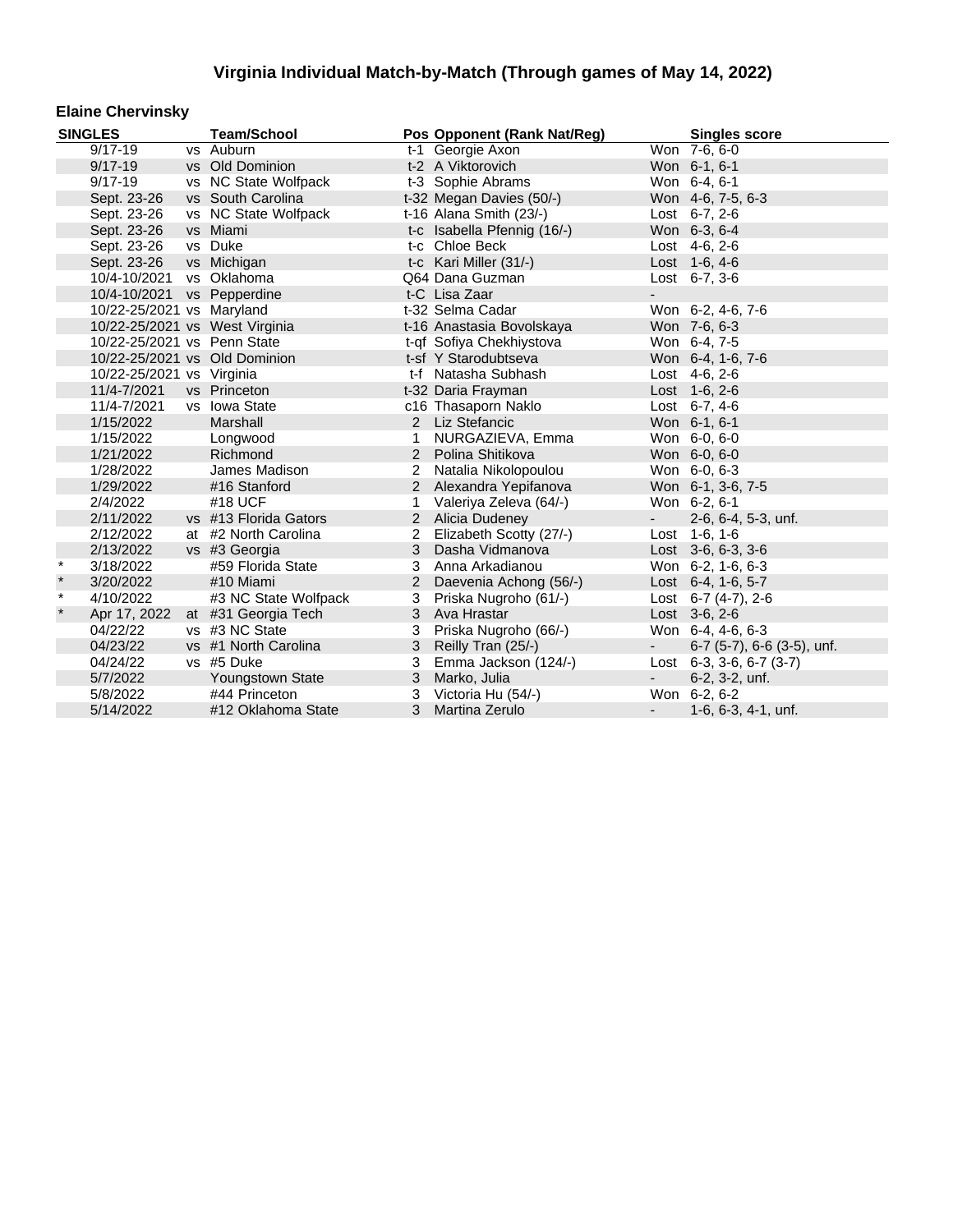### **Elaine Chervinsky**

|                             | <b>DOUBLES</b>         | <b>Team/School</b>               |                | Pos Opponent (Rank Nat/Req)                 |            | Doubles score/partner      |
|-----------------------------|------------------------|----------------------------------|----------------|---------------------------------------------|------------|----------------------------|
|                             | $9/17 - 19$            | vs Auburn                        |                | t-1 Selin Ovunc/Anastasia Astakhova         |            | Won 6-2/Melodie Collard    |
|                             | $9/17 - 19$            | vs Old Dominion                  |                | t-2 Marina Alcaide/A Viktorovich            |            | Won 6-0/Natasha Subhash    |
|                             | $9/17 - 19$            | vs NC State Wolfpack             |                | t-3 Abigail Rencheli/Amelia Rajecki         |            | Won 6-2/Melodie Collard    |
|                             |                        | Sep 23-2 vs Ohio State           |                | L Marzal Martinez/Luna Dormet               |            | Lost 3-6/Natasha Subhash   |
|                             |                        | Sep 23-2 vs Tennessee            |                | Elonara Molinaro/Tenika McGiffin            |            | Lost 4-6/Natasha Subhash   |
|                             |                        | Sep 23-2 vs Princeton            |                | Victoria Hu/Neha Velaga                     |            | Won 6-0/Natasha Subhash    |
|                             |                        | 10/22-25 vs Penn State           |                | t-16 Gabrielle O'Gorman/Sofiya Chekhiystova |            | Won 8-5/Sara Ziodato       |
|                             |                        | 10/22-25 vs Old Dominion         |                | t-qf Sofia Johnson/Alesya Yakubovich        |            | Won 8-0/Sara Ziodato       |
|                             |                        | 10/22-25 vs Old Dominion         |                | t-sf T Sasnouskaya/Y Starodubtseva          |            | Lost 1-6, 1-6/Sara Ziodato |
|                             | 1/15/202 Marshall      |                                  |                | Madi Ballow/Aisling McGrane                 | <b>Won</b> | 6-0/Natasha Subhash        |
|                             |                        | 1/15/202 Longwood                | 2              | SAEZ, Maria/HEDERICH, Nina                  | Won        | 6-0/Natasha Subhash        |
|                             |                        | 1/21/202 Richmond                | $\overline{2}$ | Polina Shitikova/Carly Cohen                | <b>Won</b> | 6-1/Natasha Subhash        |
|                             |                        | 1/28/202 James Madison           |                | Daria Afanasyeva/Kylie Moulin               | Won        | 6-2/Natasha Subhash        |
|                             |                        | 1/29/202 #16 Stanford            |                | 2 Valencia Xu/Alexandra Yepifanova          | <b>Won</b> | 7-5/Natasha Subhash        |
|                             |                        | 2/4/2022 #18 UCF                 |                | Valeriya Zeleva/Evgeniya Levashova (50/-)   | Won        | 6-2/Natasha Subhash        |
|                             |                        | $2/11/202$ vs #13 Florida Gators | 2              | Alicia Dudeney/Bente Spee (27/-)            | Lost       | 6-7 (8-10)/Natasha Subhash |
|                             |                        | 2/12/202 at #2 North Carolina    | 2              | Cameron Morra/Carson Tanguilig (56/-)       | Won        | 6-4/Natasha Subhash        |
|                             |                        | 2/13/202 vs #3 Georgia           | $\mathcal{P}$  | Mell Reasco/Dasha Vidmanova                 | Won        | 7-5/Natasha Subhash        |
| $\ast$                      |                        | 3/18/202 #59 Florida State       | 3              | Olympe Lancelot/Lesedi Jacobs               | Won        | 6-0/Natasha Subhash        |
|                             |                        | 3/20/202 #10 Miami               | 3              | Isabella Pfennig/Audrey Boch-Collins        | Lost       | 2-6/Natasha Subhash        |
| $\star$                     |                        | 4/8/2022 #27 Wake Forest         | 3              | Carolyn Campana/Mia Ahmad                   | Won        | 7-5/Amber O'Dell           |
| $\star$                     |                        | 4/10/202 #3 NC State Wolfpack    | 3              | Priska Nugroho/Sophie Abrams                | Won        | 6-3/Amber O'Dell           |
| $\pmb{\star}$               | Apr 15                 | at #57 Clemson                   | 3              | Daniella Medvedeva/Jenna Thompson           | Won        | 6-2/Amber O'Dell           |
|                             | Apr 17                 | at #31 Georgia Tech              | 3              | Gia Cohen/Ruth Marsh                        | Lost       | 2-6/Amber O'Dell           |
|                             |                        | 04/22/22 vs #3 NC State          | 3              | Sophie Abrams/Priska Nugroho                | Lost       | 1-6/Amber O'Dell           |
|                             |                        | 04/23/22 vs #1 North Carolina    | 3              | Reilly Tran/Cameron Morra                   | Won        | 6-4/Amber O'Dell           |
|                             |                        | 04/24/22 vs #5 Duke              | 3              | Eliza Omirou/Margaryta Bilokin              | Lost       | 2-6/Amber O'Dell           |
|                             |                        | 5/7/2022 Youngstown State<br>2   |                | Stanmore, Jessica/Minich, Lili              |            | 6-0/Natasha Subhash        |
|                             | 5/8/2022 #44 Princeton |                                  | $\overline{2}$ | Daria Frayman/Nathalie Rodilosso            | <b>Won</b> | 6-3/Natasha Subhash        |
| 5/14/202 #12 Oklahoma State |                        |                                  | $\overline{2}$ | Mhai Sawangkaew/Martina Zerulo (75/-)       |            | Won 6-1/Natasha Subhash    |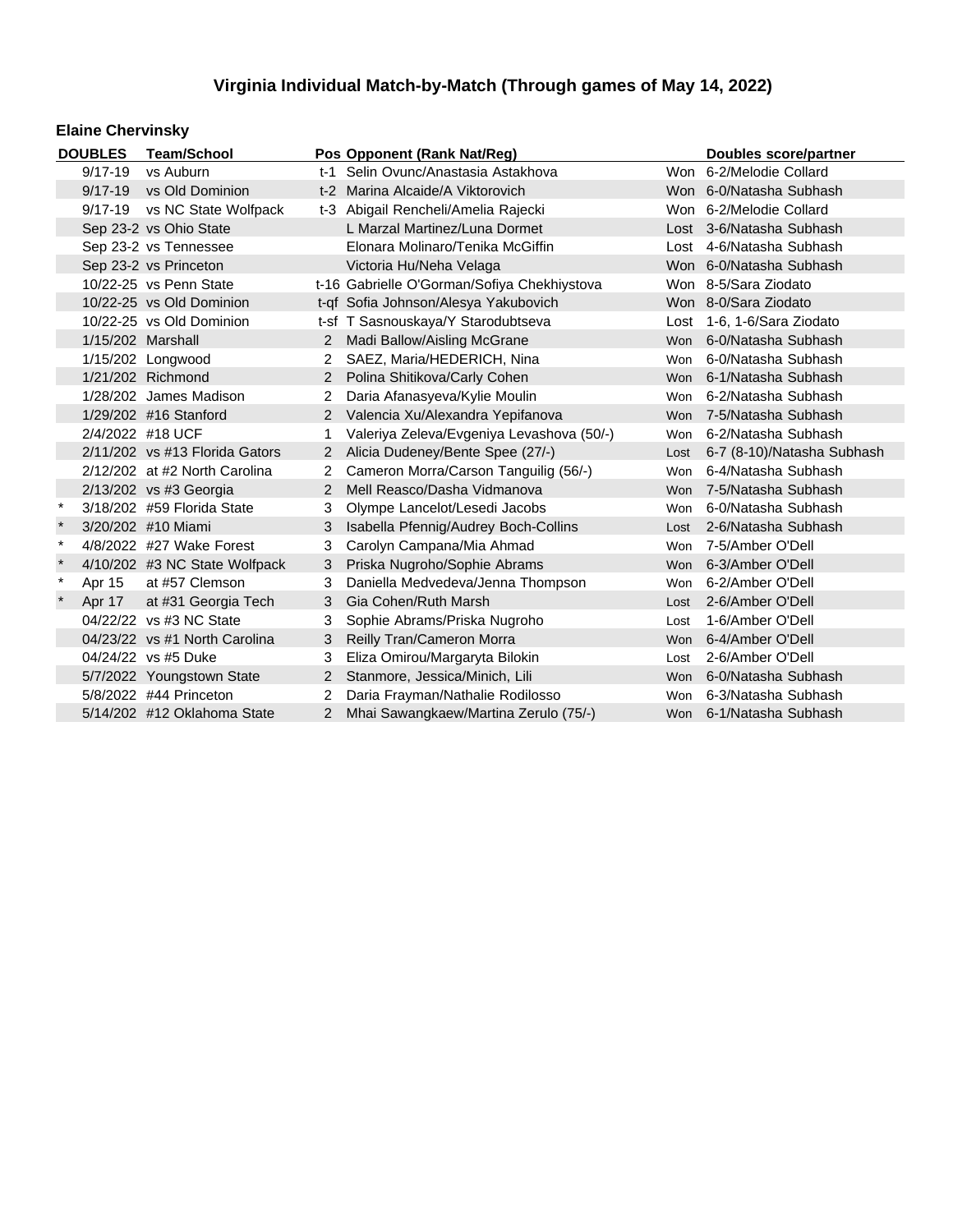#### **Melodie Collard**

| <b>SINGLES</b>                | <b>Team/School</b>   | Pos Opponent (Rank Nat/Reg)    | <b>Singles score</b>  |
|-------------------------------|----------------------|--------------------------------|-----------------------|
| $9/17 - 19$                   | vs Auburn            | t-1 Selin Ovunc                | Won 6-1, 6-4          |
| $9/17 - 19$                   | vs Old Dominion      | t-2 T Sasnouskaya              | Won 0-6, 7-6, 10-8    |
| $9/17 - 19$                   | vs NC State Wolfpack | t-3 Abigail Rencheli           | Lost $3-6, 6-3, 6-10$ |
| Sept. 23-26                   | vs South Carolina    | t-32 Ayana Akli (29/-)         | Won 6-3, 7-5          |
| Sept. 23-26                   | vs North Carolina    | t-16 Carson Tanguilig          | Lost $4-6, 6-7$       |
| Sept. 23-26                   | vs Ohio State        | t-c Irina Cantos Siemers (7/-) | Lost 1-6, 1-6         |
| Sept. 23-26                   | vs Michigan          | t-c Nicole Hammond             | Lost $2-6, 4-6$       |
| Sept. 23-26                   | vs Michigan          | t-c Jaedan Brown (122/-)       | $Last \, 2-6, 3-6$    |
| 10/4-10/2021                  | vs Texas             | Q64 Kylie Collins              | $Last 1-6, 0-6$       |
| 10/4-10/2021                  | vs Wake Forest       | t-C Anna Campana               | Lost 3-4, retired     |
| 10/22-25/2021 vs Old Dominion |                      | t-32 Sofia Johnson             | Won 6-3, 6-3          |
| 10/22-25/2021 vs Maryland     |                      | t-16 Marta Perez Mar           | Won 6-3, 6-1          |
| 10/22-25/2021 vs Old Dominion |                      | t-qf T Sasnouskaya             | Lost 2-6, 3-6         |

| <b>DOUBLES</b> | <b>Team/School</b>           | Pos Opponent (Rank Nat/Reg)             | <b>Doubles score/partner</b>     |
|----------------|------------------------------|-----------------------------------------|----------------------------------|
| $9/17 - 19$    | vs Auburn                    | t-1 Selin Ovunc/Anastasia Astakhova     | Won 6-2/Elaine Chervinsky        |
|                | 9/17-19 vs Old Dominion      | t-2 Y Starodubtseva/T Sasnouskaya       | Won 7-5/Emma Navarro             |
|                | 9/17-19 vs NC State Wolfpack | t-3 Abigail Rencheli/Amelia Rajecki     | Won 6-2/Elaine Chervinsky        |
|                | Sep 23-2 vs UCF              | Marie Mattel/Nandini Sharma             | Lost 6-7 (0-5)/Hibah Shaikh      |
|                | Sep 23-2 vs Princeton        | Victoria Hu/Neha Velaga                 | Won 6-4/Hibah Shaikh             |
|                | Sep 23-2 vs Tennessee        | Tenika McGiffin/Elonara Molinaro        | Won 6-1/Hibah Shaikh             |
|                | 10/22-25 vs Penn State       | t-16 Karly Friedland/Alexandra Nielsen  | Won 8-7/Hibah Shaikh             |
|                | 10/22-25 vs West Virginia    | t-qf Momoko Nagato/Penny Hsieh          | Won 8-6/Hibah Shaikh             |
|                | 10/22-25 vs Maryland         | t-sf JoJo Bach/Marta Perez Mar          | Won 6-3, 6-4/Hibah Shaikh        |
|                | 10/22-25 vs Old Dominion     | t-f T Sasnouskaya/Y Starodubtseva       | Lost 7-6, 6-7, 4-10/Hibah Shaikh |
|                | $11/4 - 7/2$ vs Stanford     | t-16 Connie Ma/Angelica Blake           | Lost 6-3, 2-6, 5-10/Hibah Shaikh |
|                | 11/4-7/2 vs Yale             | C16 Jessie Gong/Chelsea Kung            | Won 6-3, 7-5/Hibah Shaikh        |
|                | $11/4 - 7/2$ vs Alabama      | CQ Loudmilla Bencheikh/Anne Marie Hiser | Won 6-4, 6-0/Hibah Shaikh        |
|                | 11/4-7/2 vs Penn             | CS Iulia Bryzgalova/Marija Curnic       | Won 2-6, 7-6, 10-6/Hibah Shaikh  |
|                | 11/4-7/2 vs Florida          | t-CF Carly Briggs/Marlee Zein           | Lost 3-6, 6-4, 9-11/Hibah Shaikh |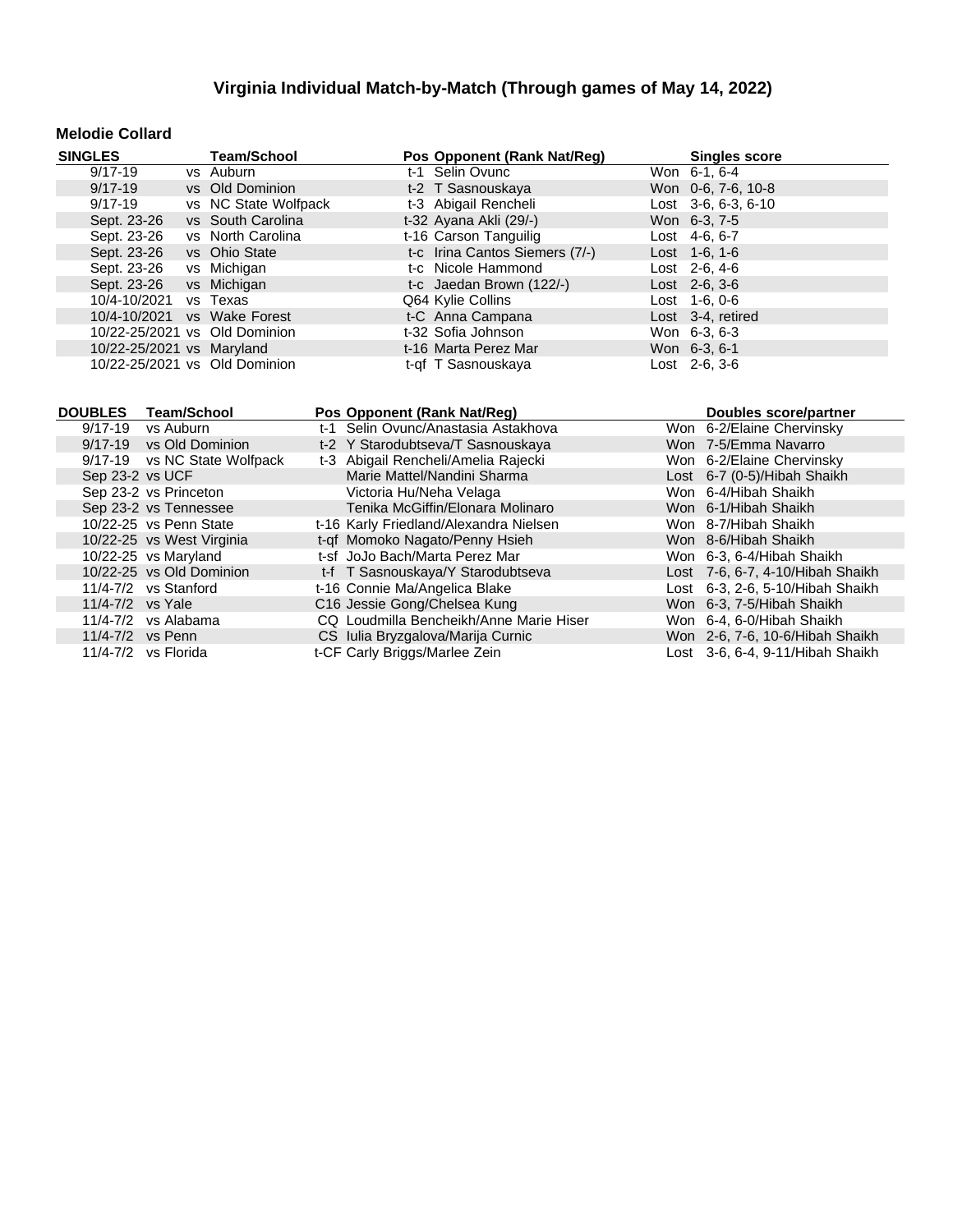### **Nicole Kiefer**

| <b>SINGLES</b> |             | <b>Team/School</b>             |   | Pos Opponent (Rank Nat/Reg) | <b>Singles score</b> |                                   |
|----------------|-------------|--------------------------------|---|-----------------------------|----------------------|-----------------------------------|
|                | 9/17-19     | vs Kansas                      |   | t-1 Tiffany Legarde         |                      | $\overline{\text{Last}}$ 2-6, 0-6 |
|                | $9/17 - 19$ | vs Penn State                  |   | t-3 Danielle Alamo          |                      | Won 6-2, 6-3                      |
|                | Sept. 24-26 | vs Old Dominion                |   | t-16 Y Starodubtseva        |                      | Lost $1-6$ , $1-6$                |
|                | Sept. 24-26 | vs Florida                     |   | t-c Emily De Oliveira       |                      | Won 0-6, 6-3, 10-6                |
|                | Sept. 24-26 | vs Northwestern                |   | t-c Maria Shusharina        |                      | Lost $0-6, 2-6$                   |
|                | Sept. 24-26 | vs Wake Forest                 |   | t-c Peyton Pesavento        |                      | $Last \, 3-6, 3-6$                |
|                | 10/1-4/2021 | vs Virginia Tech               |   | t-64 Dariya Radulova        |                      | Lost $6-7.4-6$                    |
|                | 10/1-4/2021 | vs Longwood                    |   | t-c Maria Saez              |                      | Won 7-5, 6-2                      |
|                | 10/1-4/2021 | vs Virginia Tech               |   | t-C Erika Cheng             |                      | $Last 2-6, 2-6$                   |
|                | 10/1-4/2021 | vs William & Mary              |   | t-C Lisa Fukutoku           |                      | Lost $2-6, 6-2, 6-10$             |
|                |             | 10/22-25/2021 vs West Virginia |   | t-c Momoko Nagato           |                      | Won 0-6, 6-4, 10-7                |
|                |             | 10/22-25/2021 vs Old Dominion  |   | t-c Sahar Biran             |                      | Won 6-2, 4-6, 10-4                |
|                | 1/15/2022   | Longwood                       | 6 | HINCU, Alexandra            |                      | Won 6-0, 6-0                      |
| $\star$        | 4/2/2022    | at Virginia Tech Women's Tenni |   | 6 Charlotte Cartledge       |                      | Lost $0-6, 6-3, 0-1$ (5-10)       |

|         | DOUBLES Team/School       | Pos Opponent (Rank Nat/Req)                | Doubles score/partner |
|---------|---------------------------|--------------------------------------------|-----------------------|
| 9/17-19 | vs Kansas                 | t-1 Sonia Smagina/M Manyoma-Velasquez      | Won 6-4/Amber O'Dell  |
|         | 9/17-19 vs Penn State     | t-3 Sofiya Chekhlystova/Gabrielle O'Gorman | Lost 3-6/Sara Ziodato |
|         | Sep 24-2 vs Iowa State    | Thasaporn Naklo/Christin Hsieh             | Lost 0-6/Sara Ziodato |
|         | 10/1-4/2 vs Virginia Tech | t-32 Charlotte Cartledge/Rita Pinto        | Won 6-1/Amber O'Dell  |
|         | $10/1 - 4/2$ vs Richmond  | t-16 Helen Heiberg/Marta Buendia           | Won 6-4/Amber O'Dell  |
|         | 10/1-4/2 vs West Virginia | t-Q Penny Hsieh/Momoko Nagato              | Lost 0-6/Amber O'Dell |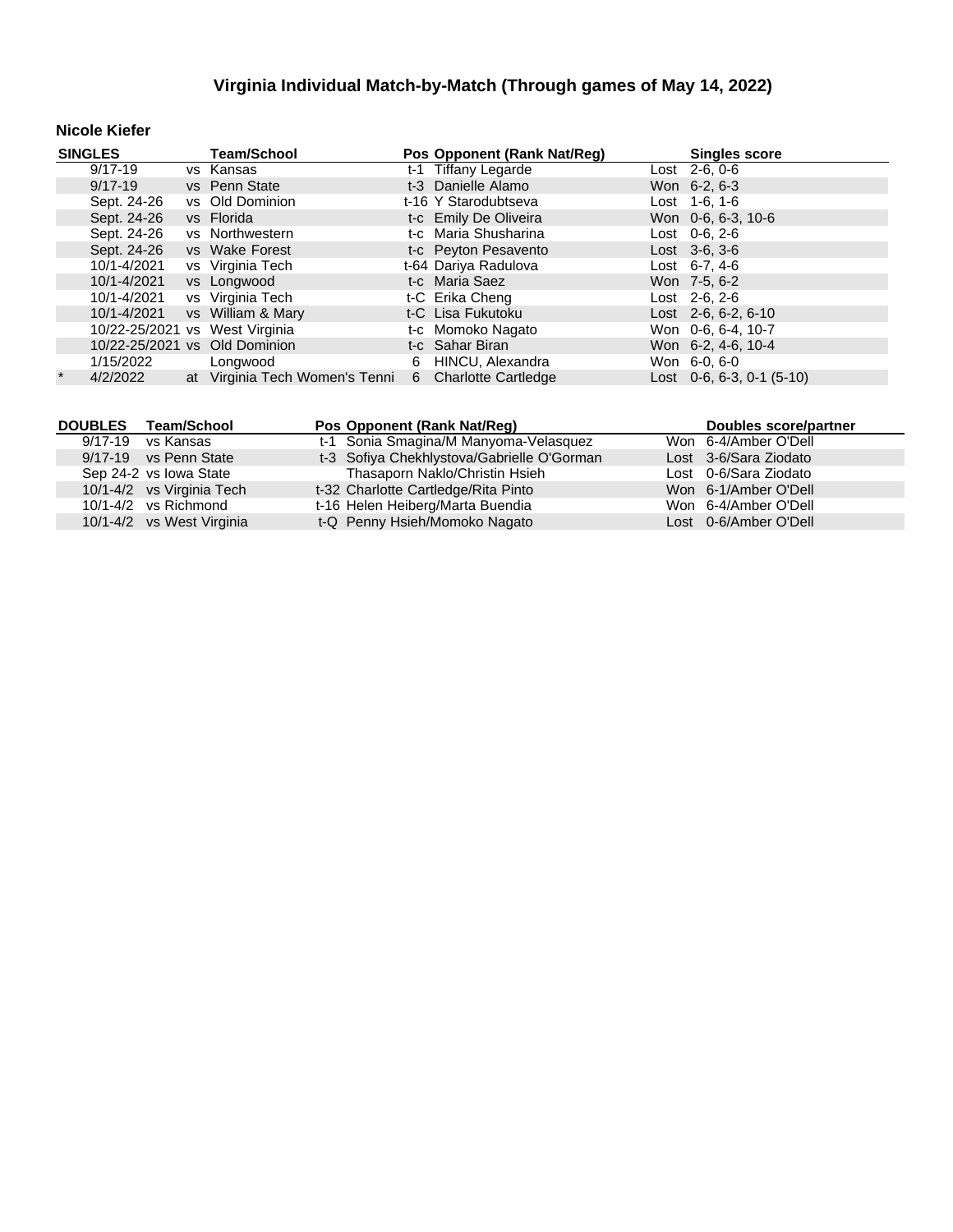#### **Sofia Munera**

|         | <b>SINGLES</b>              | <b>Team/School</b>                        |                | Pos Opponent (Rank Nat/Reg) |                          | <b>Singles score</b>         |
|---------|-----------------------------|-------------------------------------------|----------------|-----------------------------|--------------------------|------------------------------|
|         | $9/17 - 19$                 | vs Penn State                             |                | t-3 Alexandra Nielsen       |                          | Won 7-5, 4-6, 15-13          |
|         | 10/22-25/2021 vs Penn State |                                           |                | t-32 Yvonna Zuffova         |                          | Lost $5-7$ , 4-5, retired    |
|         | 1/15/2022                   | Marshall                                  |                | 4 Aisling McGrane           |                          | Won 6-0, 6-0                 |
|         | 1/15/2022                   | Longwood                                  |                | 3 CZERNY, Wiktoria          |                          | Won 6-1, 6-3                 |
|         | 1/21/2022                   | Richmond                                  | 3              | Carly Cohen                 |                          | Won 6-1, 6-2                 |
|         | 1/28/2022                   | James Madison                             |                | 4 Amanda Nord               |                          | Won 6-1, 6-2                 |
|         | 1/29/2022                   | #16 Stanford                              | 4              | Ana Geller                  |                          | Won 6-2, 4-6, 6-1            |
|         | 2/4/2022                    | #18 UCF                                   | 3              | Noel Saidenova              |                          | Lost 4-6, 6-4, 3-4, retired  |
|         | 2/11/2022                   | vs #13 Florida Gators                     | 4              | Emma Shelton (84/-)         |                          | Won 6-1, 6-3                 |
|         | 2/12/2022                   | at #2 North Carolina                      | $\overline{4}$ | Fiona Crawley (19/-)        |                          | Lost $2-6, 3-6$              |
|         | 2/13/2022                   | vs #3 Georgia                             | 4              | Morgan Coppoc (119/-)       |                          | Won 5-7, 6-4, 6-4            |
| $\ast$  | 2/25/2022                   | BostonCollegeW                            | 3              | Laura Lopez                 |                          | Won 7-5, 6-0                 |
| $\star$ | 2/27/2022                   | #67 Syracuse                              | 3              | Polina Kozyreva             |                          | Lost 7-6 (7-5), 1-2, retired |
| $\star$ | 3/4/2022                    | at #9 Duke                                | 3              | Kelly Chen                  |                          | Lost $3-6, 3-6$              |
| $\star$ | Mar 06, 2022                | at #1 North Carolina                      | 3              | Reilly Tran (10/-)          |                          | Lost 2-6, 5-7                |
| $\star$ | 3/20/2022                   | #10 Miami                                 | 4              | Maya Tahan                  |                          | Lost 5-7, 5-7                |
| $\star$ | 3/25/2022                   | at Louisville                             | 3              | Sasha Gorchanyuk            |                          | Won 6-1, 6-3                 |
| $\star$ |                             | Mar 27, 2022 at Notre Dame Fighting Irish | 3              | Carrie Beckman              |                          | Won 6-4, 6-1                 |
| $\star$ | 4/8/2022                    | #27 Wake Forest                           | 3              | Anna Brylin                 |                          | Won 6-0, 4-6, 6-3            |
| $\star$ | 4/10/2022                   | #3 NC State Wolfpack                      |                | 4 Amelia Rajecki            |                          | Lost $1-6, 4-6$              |
| $\star$ | Apr 15, 2022 at #57 Clemson |                                           | 3              | Jenna Thompson              |                          | Won 7-5, 6-0                 |
| $\star$ | Apr 17, 2022                | at #31 Georgia Tech                       | $\overline{4}$ | Mahak Jain                  |                          | Lost $0-6, 6-7(3-7)$         |
|         | 04/22/22                    | vs #3 NC State                            | 4              | Nell Miller                 |                          | 1-6, 7-6 (7-4), 4-3, unf.    |
|         | 04/23/22                    | vs #1 North Carolina                      |                | 4 Fiona Crawley (55/-)      |                          | Lost $3-6, 2-6$              |
|         | 04/24/22                    | vs #5 Duke                                | 4              | Kelly Chen (100/-)          | $\blacksquare$           | 7-5, 4-6, 5-4, unf.          |
|         | 5/7/2022                    | <b>Youngstown State</b>                   | $4 \quad$      | Rigazio, Elisa              | $\sim$                   | 6-3, 2-2, unf.               |
|         | 5/8/2022                    | #44 Princeton                             | 4              | Brianna Shvets (77/-)       | $\overline{\phantom{a}}$ | 7-5, 3-4, unf.               |
|         | 5/14/2022                   | #12 Oklahoma State                        |                | 4 Oona Orpana               |                          | Lost 2-6, 0-6                |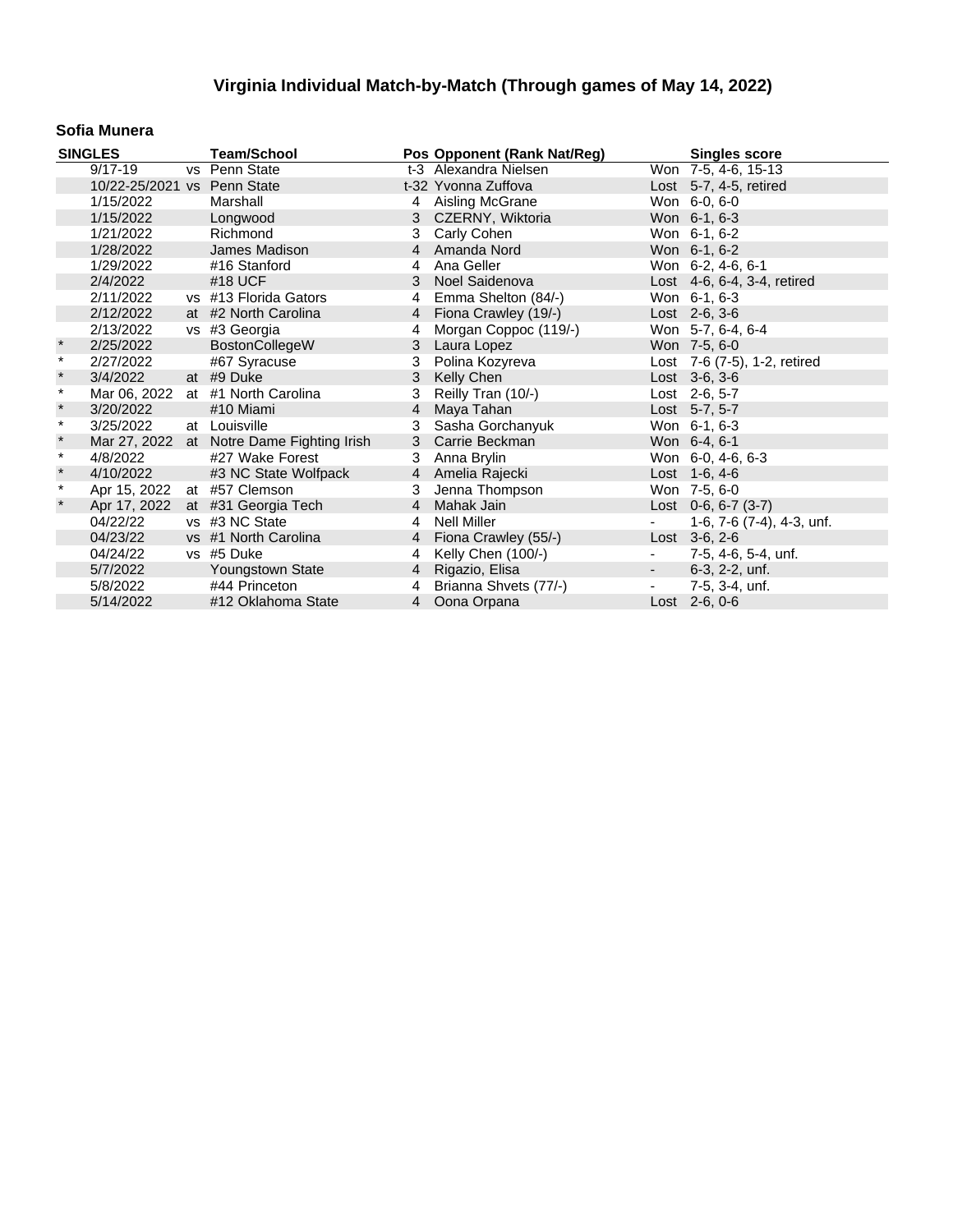#### **Sofia Munera**

| <b>DOUBLES</b> |                          | <b>Team/School</b>                |                | Pos Opponent (Rank Nat/Reg)                |                | Doubles score/partner             |
|----------------|--------------------------|-----------------------------------|----------------|--------------------------------------------|----------------|-----------------------------------|
|                | $9/17 - 19$              | vs Auburn                         |                | t-1 Georgie Axon/Madeline Meredith         |                | Won 7-6/Natasha Subhash           |
|                | $9/17 - 19$              | vs Old Dominion                   |                | t-2 Sahar Biran/Alesya Yakubovich          |                | Won 6-2/Amber O'Dell              |
|                | $9/17 - 19$              | vs NC State Wolfpack              |                | t-3 Sophie Abrams/Sara Nayar               |                | Won 6-3/Hibah Shaikh              |
|                |                          | 10/22-25 vs George Washington     |                | t-16 Stella Wiesemann/Katarina Marinkovikj |                | Won 8-4/Natasha Subhash           |
|                |                          | 10/22-25 vs Maryland              |                | t-qf Marta Perez Mar/JoJo Bach             |                | Lost 7-8/Natasha Subhash          |
|                | 11/4-7/2 vs Northwestern |                                   |                | t-16 Hannah McColgan/Sydney Pratt          |                | Won 7-5, 5-7, 10-6/Natasha Subhas |
|                |                          | 11/4-7/2 vs North Carolina        |                | t-Q Cameron Morra/Carson Tanguilig         |                | Lost 3-6, 2-6/Natasha Subhash     |
|                | 1/15/202 Marshall        |                                   | 3              | Jutte Van Hansewyck/Gabrielle Clairotte    | <b>Won</b>     | 6-1/Hibah Shaikh                  |
|                |                          | 1/15/202 Longwood                 | 3              | JOLLIFF, Briee/BARTON, Zoe                 | Won            | 6-1/Hibah Shaikh                  |
|                |                          | 1/21/202 Richmond                 | 3              | Helene Heiberg/Marta Buendia               |                | Won 6-1/Hibah Shaikh              |
|                |                          | 1/28/202 James Madison            | 3              | Amanda Nord/Natalia Nikolopoulou           | Won            | 6-1/Hibah Shaikh                  |
|                |                          | 1/29/202 #16 Stanford             | 3              | Ana Geller/Niluka Madurawe                 | Lost           | 5-7/Hibah Shaikh                  |
|                |                          | 2/4/2022 #18 UCF                  | 2              | Marie Mattel/Nadja Bay Christians          | Won            | 6-4/Hibah Shaikh                  |
|                |                          | 2/11/202 vs #13 Florida Gators    | 3              | McCartney Kessler/Emma Shelton             | Lost           | 6-7 (3-7)/Hibah Shaikh            |
|                |                          | 2/12/202 at #2 North Carolina     | 3              | Alle Sanford/Reilly Tran                   | Lost           | 3-6/Hibah Shaikh                  |
|                |                          | 2/13/202 vs #3 Georgia            | 3              | Lea Ma/Meg Kowalski                        |                | 5-4, unf./Hibah Shaikh            |
| $\ast$         |                          | 2/25/202 BostonCollegeW           | 2              | Stephanie Sanchez/Plobrung Plipuech        | Won            | 6-2/Amber O'Dell                  |
| $\star$        |                          | 2/27/202 #67 Syracuse             | $\overline{2}$ | Polina Kozyreva/Miyuka Kimoto              | <b>Won</b>     | 6-0/Amber O'Dell                  |
| $\star$        |                          | 3/4/2022 at #9 Duke               | 2              | Chloe Beck/Margaryta Bilokin (32/-)        | Won            | 6-4/Amber O'Dell                  |
| $\star$        | Mar 06                   | at #1 North Carolina              | $\overline{2}$ | Elizabeth Scotty/Alle Sanford              | Lost           | 4-6/Amber O'Dell                  |
| $\star$        |                          | 3/18/202 #59 Florida State        | 2              | Vic Allen/Kianah Motosono                  | $\blacksquare$ | 3-3, unf./Amber O'Dell            |
| $\pmb{\ast}$   |                          | 3/20/202 #10 Miami                | $\overline{2}$ | Maya Tahan/Diana Khodan (72/-)             | Lost           | 0-6/Amber O'Dell                  |
| $\star$        |                          | 3/25/202 at Louisville            | 2              | Tatiana Simova/Andrea Di Palma             |                | 5-4, unf./Natasha Subhash         |
| $\star$        | Mar 27                   | at Notre Dame Fighting Iri        |                | 2 Julia Andreach/Meghan Coleman            |                | Won 6-3/Natasha Subhash           |
| $\star$        |                          | 4/2/2022 at Virginia Tech Women's |                | 2 Annie Clark/Katie Andreini               | <b>Won</b>     | 6-2/Natasha Subhash               |
| $\star$        |                          | 4/8/2022 #27 Wake Forest          |                | 2 Samantha Martinelli/Peyton Pesavento     | <b>Won</b>     | 6-3/Natasha Subhash               |
| $\ast$         |                          | 4/10/202 #3 NC State Wolfpack     |                | Amelia Rajecki/Abigail Rencheli (26/-)     | Lost           | 4-6/Natasha Subhash               |
|                | Apr 15                   | at #57 Clemson                    | $\overline{2}$ | Cristina Mayorova/Eleni Louka              | <b>Won</b>     | 6-4/Natasha Subhash               |
| $\star$        | Apr 17                   | at #31 Georgia Tech               | 2              | Kylie Bilchev/Ava Hrastar (34/-)           | Won            | 7-6 (10-8)/Natasha Subhash        |
|                |                          | 04/22/22 vs #3 NC State           | $2^{\circ}$    | Amelia Rajecki/Abigail Rencheli (26/-)     | $\sim$         | 4-5, unf./Natasha Subhash         |
|                |                          | 04/23/22 vs #1 North Carolina     | 2              | Alle Sanford/Carson Tanguilig              | Lost           | 1-6/Natasha Subhash               |
|                |                          | 04/24/22 vs #5 Duke               | $\overline{2}$ | Chloe Beck/Ellie Coleman (27/-)            | <b>Won</b>     | 6-1/Natasha Subhash               |
|                |                          | 5/7/2022 Youngstown State         | 3              | Rigazio, Elisa/Masarikova, Eliska          |                | 2-5, unf./Amber O'Dell            |
|                |                          | 5/8/2022 #44 Princeton            | 3              | Zoe Howard/Neha Velaga                     | <b>Won</b>     | 7-5/Amber O'Dell                  |
|                |                          | 5/14/202 #12 Oklahoma State       | 3              | Oona Orpana/Dariya Detkovskaya             |                | Won 6-3/Amber O'Dell              |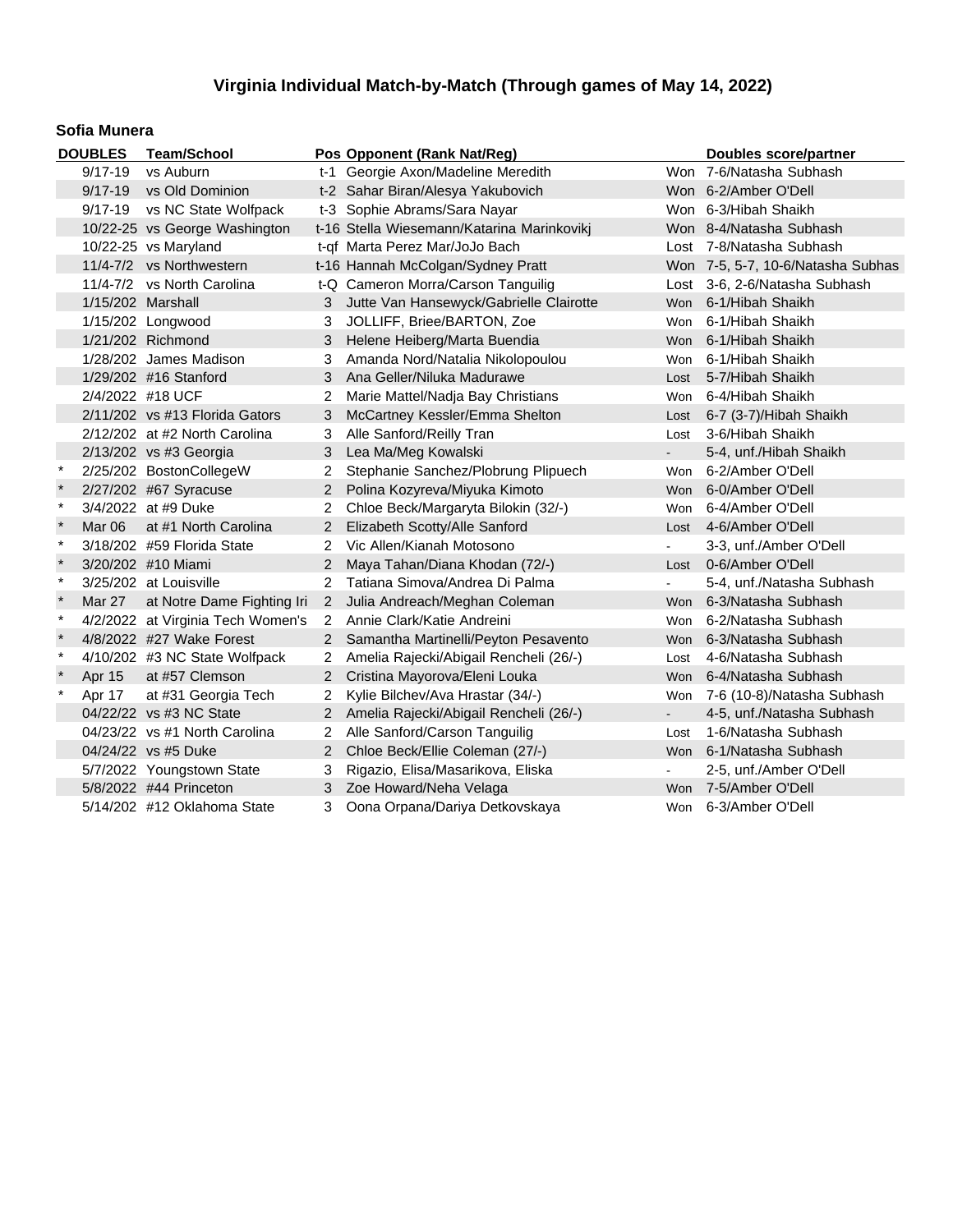#### **Emma Navarro**

|              | <b>SINGLES</b> | <b>Team/School</b>                |              | Pos Opponent (Rank Nat/Reg) |            | <b>Singles score</b>    |
|--------------|----------------|-----------------------------------|--------------|-----------------------------|------------|-------------------------|
|              | $9/17 - 19$    | vs Old Dominion                   |              | t-2 Y Starodubtseva         |            | Won 4-6, 6-3, 13-11     |
|              | 1/15/2022      | Marshall                          |              | Emma Vanderheyden           |            | Won 6-3, 6-2            |
|              | 1/21/2022      | Richmond                          | 1            | <b>Emily Dunbar</b>         |            | Won 6-1, 6-0            |
|              | 1/28/2022      | James Madison                     |              | Daria Afanasyeva            | $\sim$     | $6-3, 5-3, \text{unf.}$ |
|              | 1/29/2022      | #16 Stanford                      | 1            | Connie Ma                   |            | Won 6-2, 6-7 (5-7), 6-4 |
|              | 2/11/2022      | vs #13 Florida Gators             | $\mathbf{1}$ | <b>McCartney Kessler</b>    |            | Won 3-6, 6-4, 6-2       |
|              | 2/12/2022      | at #2 North Carolina              | 1            | Cameron Morra (4/-)         | $\sim 100$ | 6-1, 4-5, unf.          |
|              | 2/13/2022      | vs #3 Georgia                     |              | Lea Ma (39/-)               |            | Won 6-0, 6-1            |
| $\star$      | 2/25/2022      | BostonCollegeW                    |              | Marice Aguiar               |            | Won 6-1, 6-0            |
| $\pmb{\ast}$ | 2/27/2022      | #67 Syracuse                      | 1            | V. Kanapatskaya             |            | Won 6-0, 6-2            |
| $\star$      | 3/4/2022       | at #9 Duke                        |              | Georgia Drummy (19/-)       |            | Won 6-2, 6-4            |
| $\star$      |                | Mar 06, 2022 at #1 North Carolina |              | Cameron Morra (7/-)         |            | Won 6-3, 6-3            |
| $\star$      | 3/18/2022      | #59 Florida State                 | 1            | Petra Hule (16/-)           |            | Won 6-3, 6-2            |
| $\ast$       | 3/20/2022      | #10 Miami                         |              | Eden Richardson (58/-)      |            | Lost 3-6, 3-6           |
| $\star$      | 3/25/2022      | at Louisville                     | 1            | Andrea Di Palma             |            | Won 6-3, 6-4            |
| $\ast$       | Mar 27, 2022   | at Notre Dame Fighting Irish      |              | 1 Page Freeman              |            | Won 6-2, 6-2            |
| $\star$      | 4/2/2022       | at Virginia Tech Women's Tenni    | $\mathbf{1}$ | Elizabet Danailova          |            | Won 6-1, 6-0            |
| $\star$      | 4/8/2022       | #27 Wake Forest                   | $\mathbf{1}$ | Carolyn Campana (35/-)      |            | Won 6-2, 6-2            |
| $\star$      | 4/10/2022      | #3 NC State Wolfpack              | 1            | Jaeda Daniel (12/-)         |            | Won 6-4, 6-1            |
| $\pmb{\ast}$ | Apr 15, 2022   | at #57 Clemson                    | $\mathbf{1}$ | Eleni Louka                 |            | Won 6-0, 7-5            |
| $\star$      | Apr 17, 2022   | at #31 Georgia Tech               |              | Carol Lee (32/-)            |            | Won 6-4, 6-3            |
|              | 04/22/22       | vs #3 NC State                    | $\mathbf{1}$ | Jaeda Daniel (12/-)         |            | Won 6-3, 3-6, 6-0       |
|              | 04/23/22       | vs #1 North Carolina              | 1            | Cameron Morra (4/-)         |            | Won 6-1, 6-0            |
|              | 04/24/22       | vs #5 Duke                        | $\mathbf{1}$ | Chloe Beck (8/-)            |            | Won 6-4, 6-2            |
|              | 5/7/2022       | Youngstown State                  | 1            | Rosas, Cecilia              |            | Won 6-0, 6-2            |
|              | 5/8/2022       | #44 Princeton                     | 1            | Daria Frayman (4/-)         | $\sim$     | 7-5, 3-0, unf.          |
|              | 5/14/2022      | #12 Oklahoma State                | 1            | Lisa Marie Rioux (20/-)     |            | Won 6-1, 6-1            |

| <b>DOUBLES</b> | <b>Team/School</b>                |                | Pos Opponent (Rank Nat/Reg)              |            | Doubles score/partner   |
|----------------|-----------------------------------|----------------|------------------------------------------|------------|-------------------------|
| $9/17 - 19$    | vs Old Dominion                   |                | t-2 Y Starodubtseva/T Sasnouskaya        |            | Won 7-5/Melodie Collard |
|                | 1/15/202 Marshall                 |                | Emma Vanderheyden/Liz Stefancic          | Won        | 6-4/Amber O'Dell        |
|                | 1/15/202 Longwood                 |                | NURGAZIEVA, Emma/RIZVANOVA, Karina       | <b>Won</b> | 6-2/Amber O'Dell        |
|                | 1/21/202 Richmond                 | 1              | Emily Dunbar/Sara Salemyr                | Won        | 6-0/Amber O'Dell        |
|                | 1/28/202 James Madison            |                | Daniela Voloh/Michelle Los Arcos         |            | 5-3, unf./Amber O'Dell  |
|                | 1/29/202 #16 Stanford             |                | Angelica Blake/Connie Ma                 | Lost       | 6-7/Amber O'Dell        |
|                | 2/11/202 vs #13 Florida Gators    |                | Carly Briggs/Marlee Zein (6/-)           | <b>Won</b> | 6-1/Amber O'Dell        |
|                | 2/12/202 at #2 North Carolina     | 1              | Fiona Crawley/Elizabeth Scotty (13/-)    | Won        | 6-3/Amber O'Dell        |
|                | 2/13/202 vs #3 Georgia            | 1              | Morgan Coppoc/Ania Hertel                | Won        | 7-5/Amber O'Dell        |
|                | 2/25/202 BostonCollegeW           | 1              | Laura Lopez/Marice Aguiar                | Won        | 6-2/Hibah Shaikh        |
|                | 2/27/202 #67 Syracuse             |                | Shiori Ito/Sofya Treshcheva              |            | 4-2, unf./Hibah Shaikh  |
|                | 3/4/2022 at #9 Duke               |                | Georgia Drummy/Karolina Berankova        | Won        | 6-0/Hibah Shaikh        |
| Mar 06         | at #1 North Carolina              |                | Cameron Morra/Reilly Tran                | <b>Won</b> | 6-3/Hibah Shaikh        |
|                | 3/18/202 #59 Florida State        | 1              | Petra Hule/Anna Arkadianou               | <b>Won</b> | 6-1/Hibah Shaikh        |
|                | 3/20/202 #10 Miami                |                | Eden Richardson/Daevenia Achong (16/-)   | Won        | 6-2/Hibah Shaikh        |
|                | 3/25/202 at Louisville            | $\mathbf 1$    | Sasha Gorchanyuk/Rhea Verma              | Won        | 6-4/Hibah Shaikh        |
| Mar 27         | at Notre Dame Fighting Iri        | 1              | Page Freeman/Maria Olivia Castedo        | <b>Won</b> | 7-5/Hibah Shaikh        |
|                | 4/2/2022 at Virginia Tech Women's | $\overline{1}$ | Erika Cheng/Elizabet Danailova           | Won        | 6-1/Hibah Shaikh        |
|                | 4/8/2022 #27 Wake Forest          |                | Brooke Killingsworth/Anna Brylin (13/-)  | Lost       | 4-6/Hibah Shaikh        |
|                | 4/10/202 #3 NC State Wolfpack     | 1              | Jaeda Daniel/Nell Miller                 | Lost       | 3-6/Hibah Shaikh        |
| Apr 15         | at #57 Clemson                    |                | Samantha Buyckx/Ali DeSpain (70/-)       | Lost       | 1-6/Hibah Shaikh        |
| Apr 17         | at #31 Georgia Tech               | 1              | Carol Lee/Kate Sharabura (5/-)           | <b>Won</b> | 6-2/Hibah Shaikh        |
|                | 04/22/22 vs #3 NC State           | 1              | Jaeda Daniel/Nell Miller (2/-)           | Lost       | 3-6/Hibah Shaikh        |
|                | 04/23/22 vs #1 North Carolina     | $\mathbf{1}$   | Elizabeth Scotty/Fiona Crawley (1/-)     | <b>Won</b> | 7-5/Hibah Shaikh        |
|                | 04/24/22 vs #5 Duke               |                | Georgia Drummy/Karolina Berankova (31/-) | Lost       | 6-7 (4-7)/Hibah Shaikh  |
|                | 5/7/2022 Youngstown State         | 1              | Marko, Julia/Rosas, Cecilia              | Won        | 6-1/Hibah Shaikh        |
|                | 5/8/2022 #44 Princeton            |                | Grace Joyce/Maia Sung                    |            | 5-5, unf./Hibah Shaikh  |
|                | 5/14/202 #12 Oklahoma State       | 1              | Lisa Marie Rioux/Ayumi Miyamoto (12/-)   |            | 3-4, unf./Hibah Shaikh  |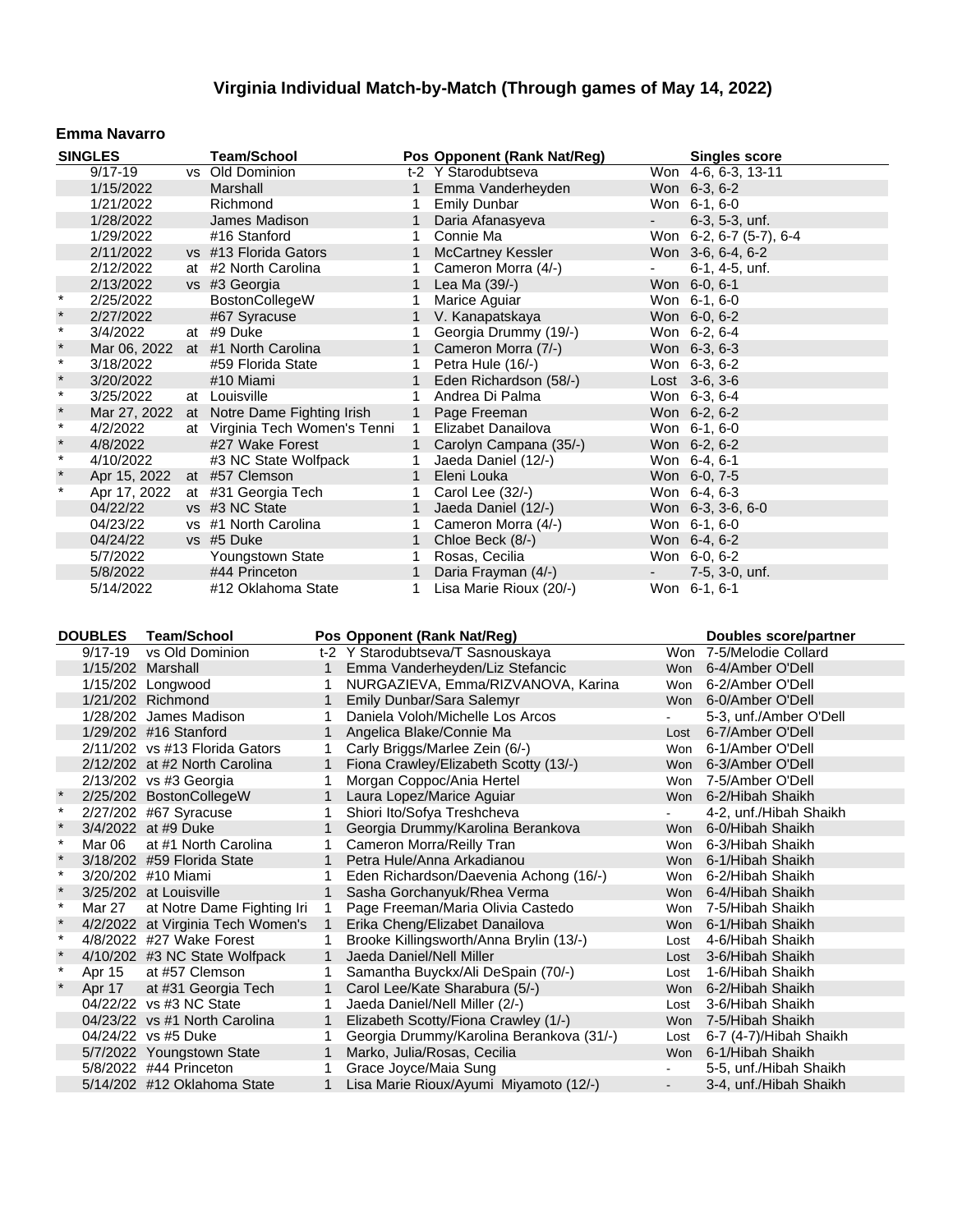#### **Amber O'Dell**

|               | <b>SINGLES</b> | <b>Team/School</b>             |                | Pos Opponent (Rank Nat/Reg) | <b>Singles score</b>        |
|---------------|----------------|--------------------------------|----------------|-----------------------------|-----------------------------|
|               | $9/17 - 19$    | vs Kansas                      |                | t-1 Sonia Smagina           | Lost 4-6, 4-6               |
|               | $9/17 - 19$    | vs Old Dominion                |                | t-2 Sahar Biran             | Won 6-3, 3-6, 10-7          |
|               | Sept. 24-26    | vs LSU                         |                | t-16 Nina Geissler          | Won 4-6, 7-5, 12-10         |
|               | Sept. 24-26    | vs Iowa State                  |                | t-Q Thasaporn Naklo         | Lost $4-6, 2-6$             |
|               | Sept. 24-26    | vs Wake Forest                 |                | t-c Casie Wooten            | Lost 4-6, 2-6               |
|               | Sept. 24-26    | vs Charlotte                   |                | t-c Ruxi Schech             | Lost $4-6, 4-6$             |
|               | 10/1-4/2021    | vs Richmond                    |                | t-64 Andrea Campodonico     | Won 6-2, 6-2                |
|               | 10/1-4/2021    | vs Virginia Tech               |                | t-32 Rita Pinto             | Lost 4-6, 7-5, 4-6          |
|               | 10/1-4/2021    | vs James Madison               |                | t-C Hope Moulin             | Won 6-3, 6-3                |
|               | 1/15/2022      | Marshall                       |                | 5 Gabrielle Clairotte       | Won 6-1, 7-5                |
|               | 1/15/2022      | Longwood                       | 5              | BARTON, Zoe                 | Won 6-1, 6-6                |
|               | 1/21/2022      | Richmond                       | $\overline{4}$ | Helene Heiberg              | Won 6-0, 6-0                |
|               | 1/29/2022      | #16 Stanford                   | 5.             | Valencia Xu                 | $Last 3-6, 2-6$             |
|               | 2/4/2022       | #18 UCF                        | 4              | Marie Mattel (102/-)        | Lost $6-2, 5-7, 11-13$      |
| $\star$       | 2/25/2022      | <b>BostonCollegeW</b>          | 4              | Natasha Irani               | Lost $1-6, 6-2, 0-1$ (6-10) |
| $\star$       | 2/27/2022      | #67 Syracuse                   |                | 4 Zeynep Erman              | Won 6-0, 6-1                |
| $\pmb{\star}$ | 3/4/2022       | at #9 Duke                     |                | 4 Emma Jackson (53/-)       | Lost $1-6, 6-2, 1-6$        |
| $\ast$        | Mar 06, 2022   | at #1 North Carolina           |                | 4 Fiona Crawley (35/-)      | Lost 4-6, 2-6               |
| $\star$       | 3/25/2022      | at Louisville                  | 4              | Tatiana Simova              | Lost $6-7$ $(7-9)$ , $3-6$  |
| $\star$       | Mar 27, 2022   | at Notre Dame Fighting Irish   |                | 5 Maria Olivia Castedo      | Won 6-2, 6-3                |
| $\star$       | 4/2/2022       | at Virginia Tech Women's Tenni | 4              | Erika Cheng                 | Won 6-3, 6-2                |
| $\star$       | 4/8/2022       | #27 Wake Forest                |                | 5 Brooke Killingsworth      | Lost 6-7 (5-7), 6-7 (5-7)   |
| $\star$       | Apr 15, 2022   | at #57 Clemson                 |                | 5 Samantha Buyckx           | Won 7-5, 3-6, 10-5          |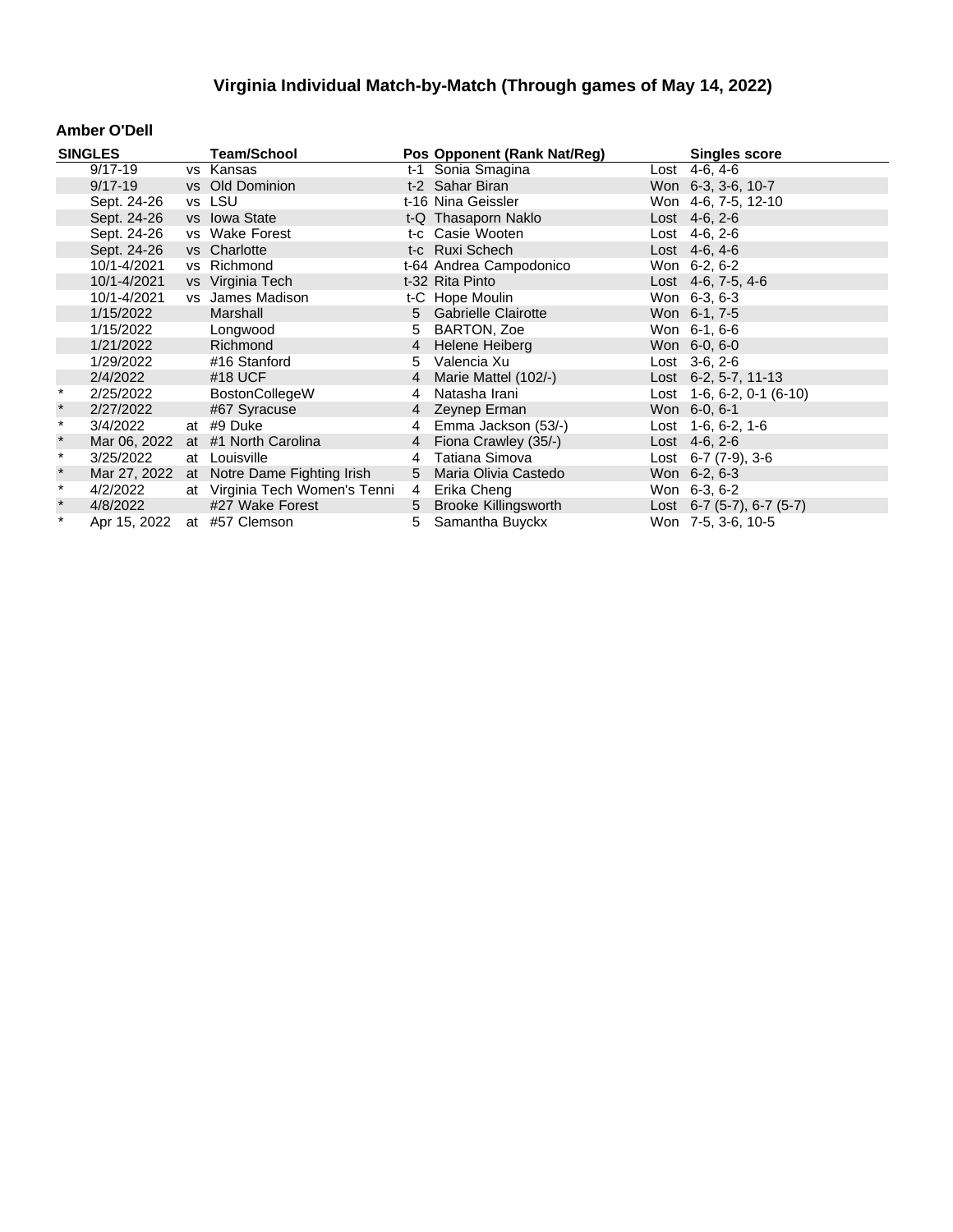#### **Amber O'Dell**

| <b>DOUBLES</b> |                          | <b>Team/School</b>                |                | Pos Opponent (Rank Nat/Reg)           | Doubles score/partner |                           |
|----------------|--------------------------|-----------------------------------|----------------|---------------------------------------|-----------------------|---------------------------|
|                | $9/17 - 19$<br>vs Kansas |                                   |                | t-1 Sonia Smagina/M Manyoma-Velasquez |                       | Won 6-4/Nicole Kiefer     |
|                | $9/17 - 19$              | vs Old Dominion                   |                | t-2 Sahar Biran/Alesya Yakubovich     |                       | Won 6-2/Sofia Munera      |
|                | Sep 24-2 vs Northwestern |                                   |                | Maria Shusharina/Christina Hand       |                       | Lost 2-6/Sara Ziodato     |
|                |                          | Sep 24-2 vs Florida               |                | Emily De Oliveira/Bente Spee          |                       | Won 6-4/Sara Ziodato      |
|                |                          | 10/1-4/2 vs Virginia Tech         |                | t-32 Charlotte Cartledge/Rita Pinto   |                       | Won 6-1/Nicole Kiefer     |
|                |                          | 10/1-4/2 vs Richmond              |                | t-16 Helen Heiberg/Marta Buendia      |                       | Won 6-4/Nicole Kiefer     |
|                |                          | 10/1-4/2 vs West Virginia         |                | t-Q Penny Hsieh/Momoko Nagato         |                       | Lost 0-6/Nicole Kiefer    |
|                | 1/15/202 Marshall        |                                   | 1              | Emma Vanderheyden/Liz Stefancic       |                       | Won 6-4/Emma Navarro      |
|                |                          | 1/15/202 Longwood                 | 1.             | NURGAZIEVA, Emma/RIZVANOVA, Karina    | Won                   | 6-2/Emma Navarro          |
|                |                          | 1/21/202 Richmond                 | $\mathbf{1}$   | Emily Dunbar/Sara Salemyr             |                       | Won 6-0/Emma Navarro      |
|                |                          | 1/28/202 James Madison            | 1.             | Daniela Voloh/Michelle Los Arcos      |                       | 5-3, unf./Emma Navarro    |
|                |                          | 1/29/202 #16 Stanford             | $\mathbf{1}$   | Angelica Blake/Connie Ma              |                       | Lost 6-7/Emma Navarro     |
|                |                          | 2/4/2022 #18 UCF                  | 3              | Noel Saidenova/Nandini Sharma         | Lost                  | 3-6/Sara Ziodato          |
|                |                          | 2/11/202 vs #13 Florida Gators    | $\mathbf 1$    | Carly Briggs/Marlee Zein (6/-)        |                       | Won 6-1/Emma Navarro      |
|                |                          | 2/12/202 at #2 North Carolina     | 1.             | Fiona Crawley/Elizabeth Scotty (13/-) | Won                   | 6-3/Emma Navarro          |
|                |                          | 2/13/202 vs #3 Georgia            | 1              | Morgan Coppoc/Ania Hertel             | Won                   | 7-5/Emma Navarro          |
|                |                          | 2/25/202 BostonCollegeW           | 2              | Stephanie Sanchez/Plobrung Plipuech   | Won                   | 6-2/Sofia Munera          |
|                |                          | 2/27/202 #67 Syracuse             | 2              | Polina Kozyreva/Miyuka Kimoto         | Won                   | 6-0/Sofia Munera          |
| $\star$        |                          | 3/4/2022 at #9 Duke               | 2              | Chloe Beck/Margaryta Bilokin (32/-)   | Won                   | 6-4/Sofia Munera          |
| $\ast$         | Mar 06                   | at #1 North Carolina              | 2              | Elizabeth Scotty/Alle Sanford         | Lost                  | 4-6/Sofia Munera          |
| $\ast$         |                          | 3/18/202 #59 Florida State        | 2              | Vic Allen/Kianah Motosono             | $\blacksquare$        | 3-3, unf./Sofia Munera    |
|                |                          | 3/20/202 #10 Miami                | 2              | Maya Tahan/Diana Khodan (72/-)        | Lost                  | 0-6/Sofia Munera          |
| $\ast$         |                          | 3/25/202 at Louisville            | 3              | Dina Chaika/Chelsea Sawyer            | Won                   | 6-1/Sara Ziodato          |
|                | Mar 27                   | at Notre Dame Fighting Iri        | 3 <sup>1</sup> | Carrie Beckman/Nibedita Ghosh         |                       | Lost 2-6/Sara Ziodato     |
| $\ast$         |                          | 4/2/2022 at Virginia Tech Women's | 3              | Rita Pinto/Chhinda Som                |                       | 4-5, unf./Sara Ziodato    |
|                |                          | 4/8/2022 #27 Wake Forest          | 3              | Carolyn Campana/Mia Ahmad             |                       | Won 7-5/Elaine Chervinsky |
| $\ast$         |                          | 4/10/202 #3 NC State Wolfpack     | 3.             | Priska Nugroho/Sophie Abrams          | Won                   | 6-3/Elaine Chervinsky     |
|                | Apr 15                   | at #57 Clemson                    | 3              | Daniella Medvedeva/Jenna Thompson     | Won                   | 6-2/Elaine Chervinsky     |
| $\ast$         | Apr 17                   | at #31 Georgia Tech               | 3              | Gia Cohen/Ruth Marsh                  | Lost                  | 2-6/Elaine Chervinsky     |
|                |                          | 04/22/22 vs #3 NC State           | 3              | Sophie Abrams/Priska Nugroho          | Lost                  | 1-6/Elaine Chervinsky     |
|                |                          | 04/23/22 vs #1 North Carolina     | 3              | Reilly Tran/Cameron Morra             | Won                   | 6-4/Elaine Chervinsky     |
|                |                          | 04/24/22 vs #5 Duke               | 3              | Eliza Omirou/Margaryta Bilokin        | Lost                  | 2-6/Elaine Chervinsky     |
|                |                          | 5/7/2022 Youngstown State         | 3              | Rigazio, Elisa/Masarikova, Eliska     | $\blacksquare$        | 2-5, unf./Sofia Munera    |
|                |                          | 5/8/2022 #44 Princeton            | 3              | Zoe Howard/Neha Velaga                |                       | Won 7-5/Sofia Munera      |
|                |                          | 5/14/202 #12 Oklahoma State       | 3.             | Oona Orpana/Dariya Detkovskaya        |                       | Won 6-3/Sofia Munera      |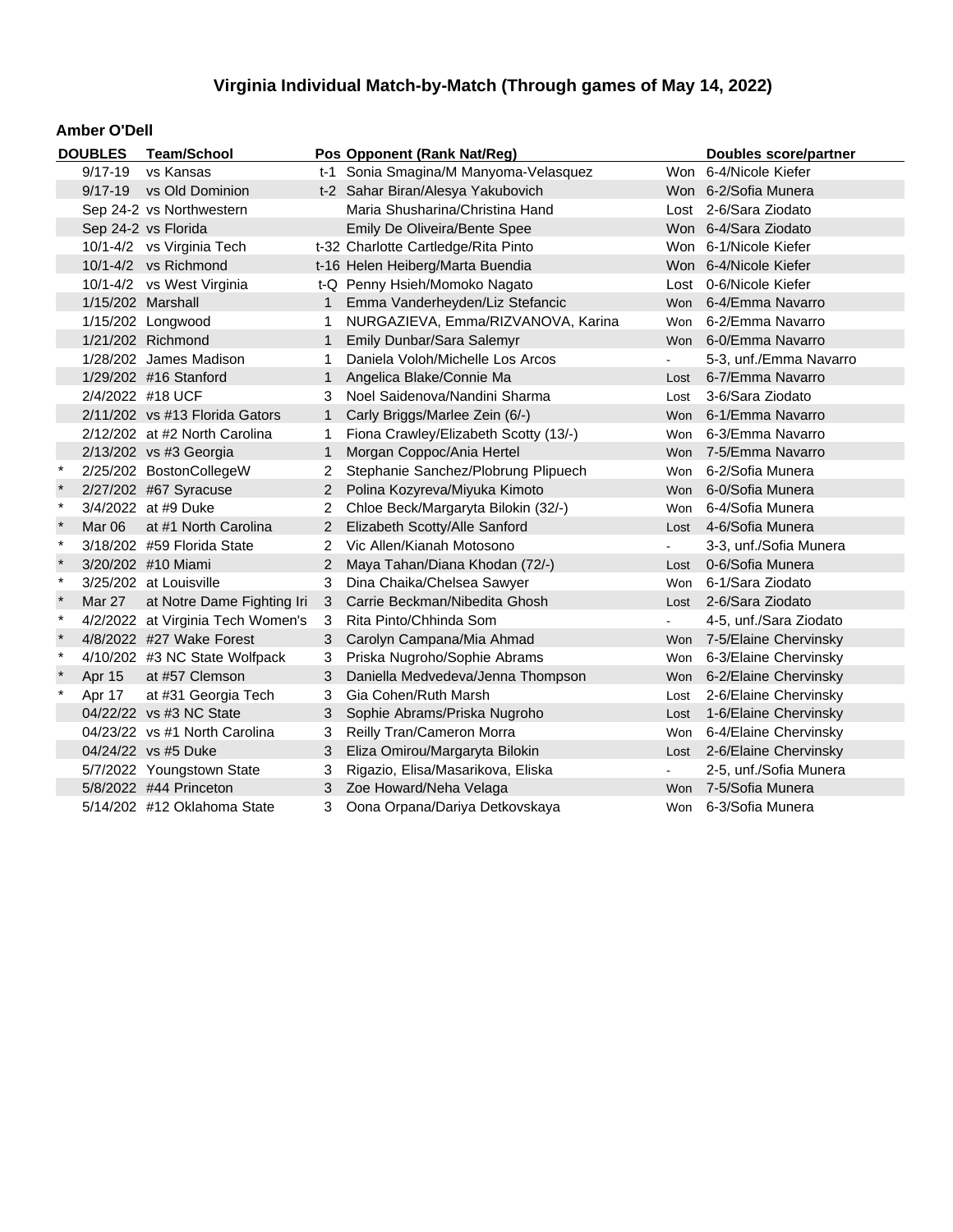### **Hibah Shaikh**

| <b>SINGLES</b> |                             | <b>Team/School</b>                |                | Pos Opponent (Rank Nat/Reg) |                     | <b>Singles score</b>    |
|----------------|-----------------------------|-----------------------------------|----------------|-----------------------------|---------------------|-------------------------|
|                | $9/17 - 19$                 | vs Kansas                         |                | t-1 M Manyoma-Velasquez     |                     | Won 6-4, 7-5            |
|                | $9/17 - 19$                 | vs Penn State                     |                | t-3 Sofiya Chekhlystova     |                     | Lost 1-6, 6-4, 6-10     |
|                | Sept. 23-26                 | vs Princeton                      |                | t-32 Neha Velaga            |                     | Lost 6-7, 7-5, 4-6      |
|                | Sept. 23-26                 | vs Tennessee                      |                | t-c Elonara Molinaro        |                     | Won 3-6, 6-3, 6-1       |
|                | Sept. 23-26                 | vs Oklahoma                       |                | t-c Marcelina Podlinska     |                     | Lost 3-6, 2-6           |
|                | Sept. 23-26                 | vs Miami                          |                | t-c Diana Khodan            |                     | Lost 6-2, 5-7, 5-10     |
|                | 10/1-4/2021                 | vs Marshall                       |                | t-64 Madi Ballow            |                     | Won 6-2, 6-3            |
|                | 10/1-4/2021                 | vs Virginia Tech                  |                | t-32 Charlotte Cartledge    |                     | Won 6-2, 6-4            |
|                | 10/1-4/2021                 | vs West Virginia                  |                | t-Q Camilla Bossi           |                     | Won 2-6, 6-3, 6-4       |
|                | 10/22-25/2021 vs Penn State |                                   |                | t-32 Sofiya Chekhiystova    |                     | Lost 0-6, 3-6           |
|                | 10/22-25/2021 vs Maryland   |                                   |                | t-C Francesca Feodorov      |                     | Won 6-2, 6-2            |
|                | 10/22-25/2021 vs Liberty    |                                   |                | t-c Maria Parra Romero      |                     | Lost 4-6, 6-4, 7-10     |
|                | 1/15/2022                   | Marshall                          | 6              | Jutte Van Hansewyck         |                     | Won 7-5, 7-5            |
|                | 1/15/2022                   | Longwood                          | $\overline{4}$ | <b>HEDERICH, Nina</b>       |                     | Won 6-0, 6-1            |
|                | 1/21/2022                   | Richmond                          | 6              | Sara Salemyr                |                     | Won 6-2, 6-2            |
|                | 1/28/2022                   | James Madison                     | 6              | Daniela Voloh               | $\omega_{\rm{max}}$ | 6-3, 2-1, unf.          |
|                | 2/4/2022                    | #18 UCF                           | 6              | Nandini Sharma              |                     | Won 7-5, 6-3            |
|                | 2/11/2022                   | vs #13 Florida Gators             | 6              | <b>Sydney Berlin</b>        |                     | Won 6-4, 7-5            |
|                | 2/12/2022                   | at #2 North Carolina              | 6              | Anika Yarlagadda (74/-)     |                     | Lost 1-6, 0-6           |
|                | 2/13/2022                   | vs #3 Georgia                     | 6              | Meg Kowalski (46/-)         |                     | Lost 2-6, 5-7           |
| $\star$        | 2/25/2022                   | BostonCollegeW                    | 6              | Stephanie Sanchez           |                     | Won 6-3, 6-3            |
| $\star$        | 2/27/2022                   | #67 Syracuse                      | 6              | Ines Fonte                  |                     | Won 6-1, 6-2            |
| $\star$        | 3/4/2022                    | at #9 Duke                        | 6              | Ellie Coleman               |                     | Won 6-1, 6-2            |
| $\star$        |                             | Mar 06, 2022 at #1 North Carolina | $\overline{5}$ | Carson Tanguilig (25/-)     | $\sim 100$          | 7-5, 5-2, unf.          |
| $\star$        | 3/18/2022                   | #59 Florida State                 |                | 4 Kianah Motosono           |                     | Won 6-2, 6-2            |
| $\star$        | 3/20/2022                   | #10 Miami                         | 5              | <b>Audrey Boch-Collins</b>  |                     | Lost 1-6, 0-6           |
| $\star$        | 3/25/2022                   | at Louisville                     | 5              | Tyra Richardson             |                     | Won 6-2, 6-2            |
| $\star$        | Mar 27, 2022                | at Notre Dame Fighting Irish      | $\overline{4}$ | Nibedita Ghosh              |                     | Won 7-6 (0-3), 6-3      |
| $\star$        | 4/2/2022                    | at Virginia Tech Women's Tenni    | 3              | Dariya Radulova             |                     | Won 6-1, 6-4            |
| $\star$        | 4/8/2022                    | #27 Wake Forest                   | $\overline{4}$ | Samantha Martinelli         |                     | Lost $4-6, 6-4, 1-6$    |
| $\star$        | 4/10/2022                   | #3 NC State Wolfpack              | 5              | Sophie Abrams               |                     | Won 6-2, 6-3            |
| $\star$        | Apr 15, 2022                | at #57 Clemson                    |                | 4 Ali DeSpain               |                     | Won 1-6, 6-2, 7-6 (7-2) |
| $\star$        | Apr 17, 2022                | at #31 Georgia Tech               | 5              | Gia Cohen                   |                     | Won 6-3, 3-6, 7-5       |
|                | 04/22/22                    | vs #3 NC State                    | 5              | Amelia Rajecki              |                     | Won 7-5, 4-6, 6-0       |
|                | 04/23/22                    | vs #1 North Carolina              | 5              | Carson Tanguilig (49/-)     |                     | Lost 1-6, 4-6           |
|                | 04/24/22                    | vs #5 Duke                        | 5              | Margaryta Bilokin           | ۰.                  | 5-7, 6-4, 3-3, unf.     |
|                | 5/7/2022                    | Youngstown State                  | 5              | Stanmore, Jessica           |                     | Won 6-0, 6-2            |
|                | 5/8/2022                    | #44 Princeton                     |                | 5 Zoe Howard                |                     | Won 6-4, 6-2            |
|                | 5/14/2022                   | #12 Oklahoma State                |                | 5 Ayumi Miyamoto            |                     | Won 2-6, 6-1, 6-1       |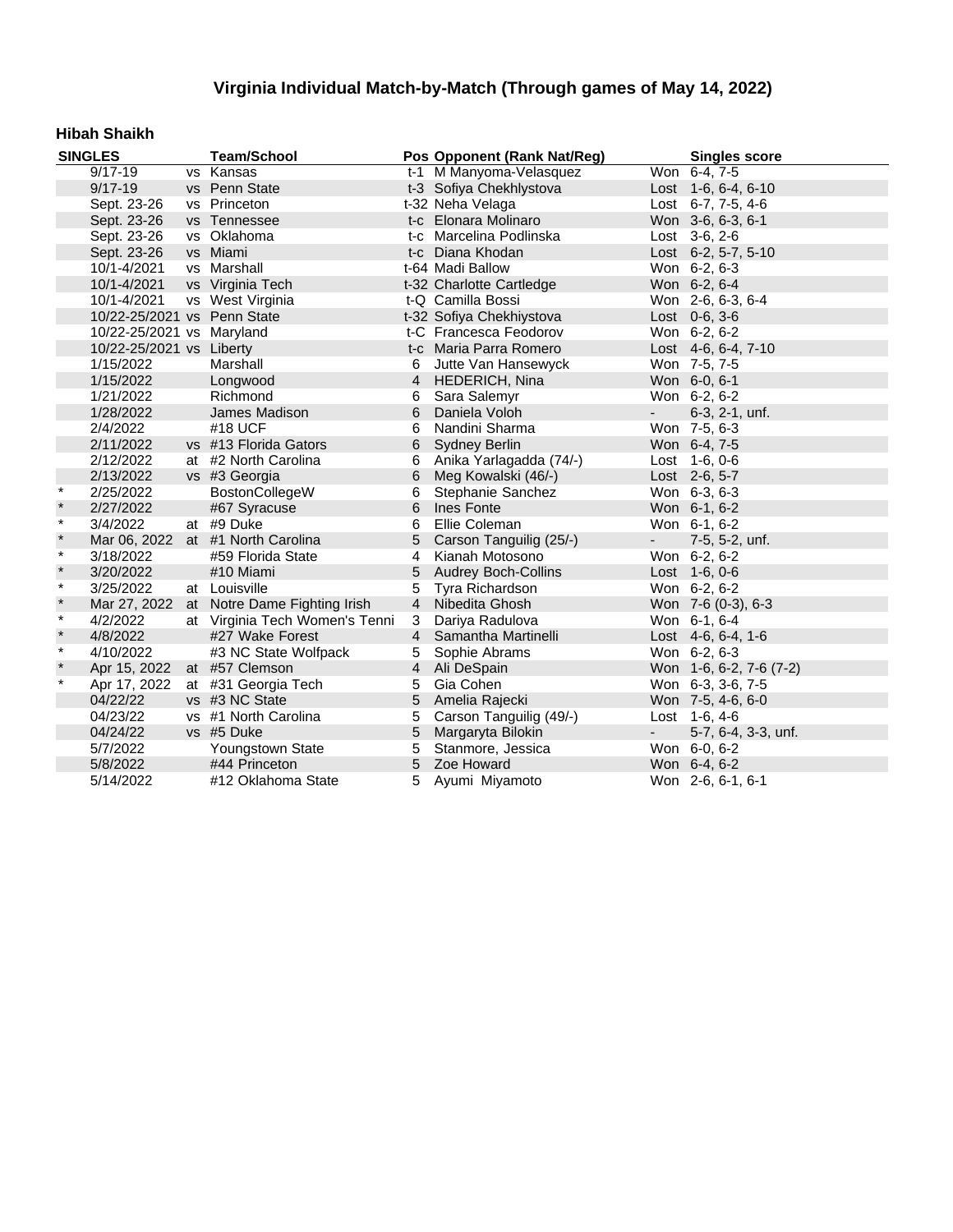#### **Hibah Shaikh**

|         | <b>DOUBLES</b>    | <b>Team/School</b>                |                              | Pos Opponent (Rank Nat/Reg)               |                      | Doubles score/partner               |
|---------|-------------------|-----------------------------------|------------------------------|-------------------------------------------|----------------------|-------------------------------------|
|         | 9/17-19           | vs NC State Wolfpack              | t-3 Sophie Abrams/Sara Nayar |                                           | Won 6-3/Sofia Munera |                                     |
|         |                   | Sep 23-2 vs UCF                   |                              | Marie Mattel/Nandini Sharma               |                      | Lost 6-7 (0-5)/Melodie Collard      |
|         |                   | Sep 23-2 vs Princeton             |                              | Victoria Hu/Neha Velaga                   |                      | Won 6-4/Melodie Collard             |
|         |                   | Sep 23-2 vs Tennessee             |                              | Tenika McGiffin/Elonara Molinaro          |                      | Won 6-1/Melodie Collard             |
|         |                   | 10/22-25 vs Penn State            |                              | t-16 Karly Friedland/Alexandra Nielsen    |                      | Won 8-7/Melodie Collard             |
|         |                   | 10/22-25 vs West Virginia         |                              | t-gf Momoko Nagato/Penny Hsieh            |                      | Won 8-6/Melodie Collard             |
|         |                   | 10/22-25 vs Maryland              |                              | t-sf JoJo Bach/Marta Perez Mar            |                      | Won 6-3, 6-4/Melodie Collard        |
|         |                   | 10/22-25 vs Old Dominion          |                              | t-f T Sasnouskaya/Y Starodubtseva         |                      | Lost 7-6, 6-7, 4-10/Melodie Collard |
|         |                   | 11/4-7/2 vs Stanford              |                              | t-16 Connie Ma/Angelica Blake             |                      | Lost 6-3, 2-6, 5-10/Melodie Collard |
|         | 11/4-7/2 vs Yale  |                                   |                              | C16 Jessie Gong/Chelsea Kung              |                      | Won 6-3, 7-5/Melodie Collard        |
|         |                   | 11/4-7/2 vs Alabama               |                              | CQ Loudmilla Bencheikh/Anne Marie Hiser   |                      | Won 6-4, 6-0/Melodie Collard        |
|         | 11/4-7/2 vs Penn  |                                   |                              | CS Iulia Bryzgalova/Marija Curnic         |                      | Won 2-6, 7-6, 10-6/Melodie Collard  |
|         |                   | 11/4-7/2 vs Florida               |                              | t-CF Carly Briggs/Marlee Zein             |                      | Lost 3-6, 6-4, 9-11/Melodie Collard |
|         | 1/15/202 Marshall |                                   |                              | 3 Jutte Van Hansewyck/Gabrielle Clairotte |                      | Won 6-1/Sofia Munera                |
|         |                   | 1/15/202 Longwood                 | 3                            | JOLLIFF, Briee/BARTON, Zoe                | Won                  | 6-1/Sofia Munera                    |
|         |                   | 1/21/202 Richmond                 | 3                            | Helene Heiberg/Marta Buendia              | <b>Won</b>           | 6-1/Sofia Munera                    |
|         |                   | 1/28/202 James Madison            | 3                            | Amanda Nord/Natalia Nikolopoulou          | Won                  | 6-1/Sofia Munera                    |
|         |                   | 1/29/202 #16 Stanford             | 3                            | Ana Geller/Niluka Madurawe                | Lost                 | 5-7/Sofia Munera                    |
|         | 2/4/2022 #18 UCF  |                                   | $\overline{2}$               | Marie Mattel/Nadja Bay Christians         | Won                  | 6-4/Sofia Munera                    |
|         |                   | 2/11/202 vs #13 Florida Gators    | 3                            | McCartney Kessler/Emma Shelton            | Lost                 | 6-7 (3-7)/Sofia Munera              |
|         |                   | 2/12/202 at #2 North Carolina     | 3                            | Alle Sanford/Reilly Tran                  | Lost                 | 3-6/Sofia Munera                    |
|         |                   | 2/13/202 vs #3 Georgia            | 3                            | Lea Ma/Meg Kowalski                       |                      | 5-4, unf./Sofia Munera              |
| $\star$ |                   | 2/25/202 BostonCollegeW           | $\mathbf{1}$                 | Laura Lopez/Marice Aguiar                 |                      | Won 6-2/Emma Navarro                |
| $\star$ |                   | 2/27/202 #67 Syracuse             | $\mathbf 1$                  | Shiori Ito/Sofya Treshcheva               | $\sim$               | 4-2, unf./Emma Navarro              |
| $\star$ |                   | 3/4/2022 at #9 Duke               | 1                            | Georgia Drummy/Karolina Berankova         | Won                  | 6-0/Emma Navarro                    |
| $\star$ | Mar 06            | at #1 North Carolina              | 1                            | Cameron Morra/Reilly Tran                 |                      | Won 6-3/Emma Navarro                |
| $\star$ |                   | 3/18/202 #59 Florida State        | $\mathbf{1}$                 | Petra Hule/Anna Arkadianou                |                      | Won 6-1/Emma Navarro                |
| $\star$ |                   | 3/20/202 #10 Miami                | $\mathbf{1}$                 | Eden Richardson/Daevenia Achong (16/-)    |                      | Won 6-2/Emma Navarro                |
| $\star$ |                   | 3/25/202 at Louisville            | 1                            | Sasha Gorchanyuk/Rhea Verma               | Won                  | 6-4/Emma Navarro                    |
| $\star$ | <b>Mar 27</b>     | at Notre Dame Fighting Iri        | $\mathbf{1}$                 | Page Freeman/Maria Olivia Castedo         |                      | Won 7-5/Emma Navarro                |
| $\star$ |                   | 4/2/2022 at Virginia Tech Women's | $\mathbf{1}$                 | Erika Cheng/Elizabet Danailova            | Won                  | 6-1/Emma Navarro                    |
| $\star$ |                   | 4/8/2022 #27 Wake Forest          | $\mathbf{1}$                 | Brooke Killingsworth/Anna Brylin (13/-)   | Lost                 | 4-6/Emma Navarro                    |
| $\star$ |                   | 4/10/202 #3 NC State Wolfpack     | 1                            | Jaeda Daniel/Nell Miller                  | Lost                 | 3-6/Emma Navarro                    |
|         | Apr 15            | at #57 Clemson                    | $\mathbf{1}$                 | Samantha Buyckx/Ali DeSpain (70/-)        | Lost                 | 1-6/Emma Navarro                    |
| $\star$ | Apr 17            | at #31 Georgia Tech               | 1                            | Carol Lee/Kate Sharabura (5/-)            | Won                  | 6-2/Emma Navarro                    |
|         |                   | 04/22/22 vs #3 NC State           | $\mathbf{1}$                 | Jaeda Daniel/Nell Miller (2/-)            | Lost                 | 3-6/Emma Navarro                    |
|         |                   | 04/23/22 vs #1 North Carolina     | 1                            | Elizabeth Scotty/Fiona Crawley (1/-)      | Won                  | 7-5/Emma Navarro                    |
|         |                   | 04/24/22 vs #5 Duke               | $\mathbf{1}$                 | Georgia Drummy/Karolina Berankova (31/-)  | Lost                 | 6-7 (4-7)/Emma Navarro              |
|         |                   | 5/7/2022 Youngstown State         | 1                            | Marko, Julia/Rosas, Cecilia               | Won                  | 6-1/Emma Navarro                    |
|         |                   | 5/8/2022 #44 Princeton            | $\mathbf{1}$                 | Grace Joyce/Maia Sung                     |                      | 5-5, unf./Emma Navarro              |
|         |                   | 5/14/202 #12 Oklahoma State       | 1                            | Lisa Marie Rioux/Ayumi Miyamoto (12/-)    |                      | 3-4, unf./Emma Navarro              |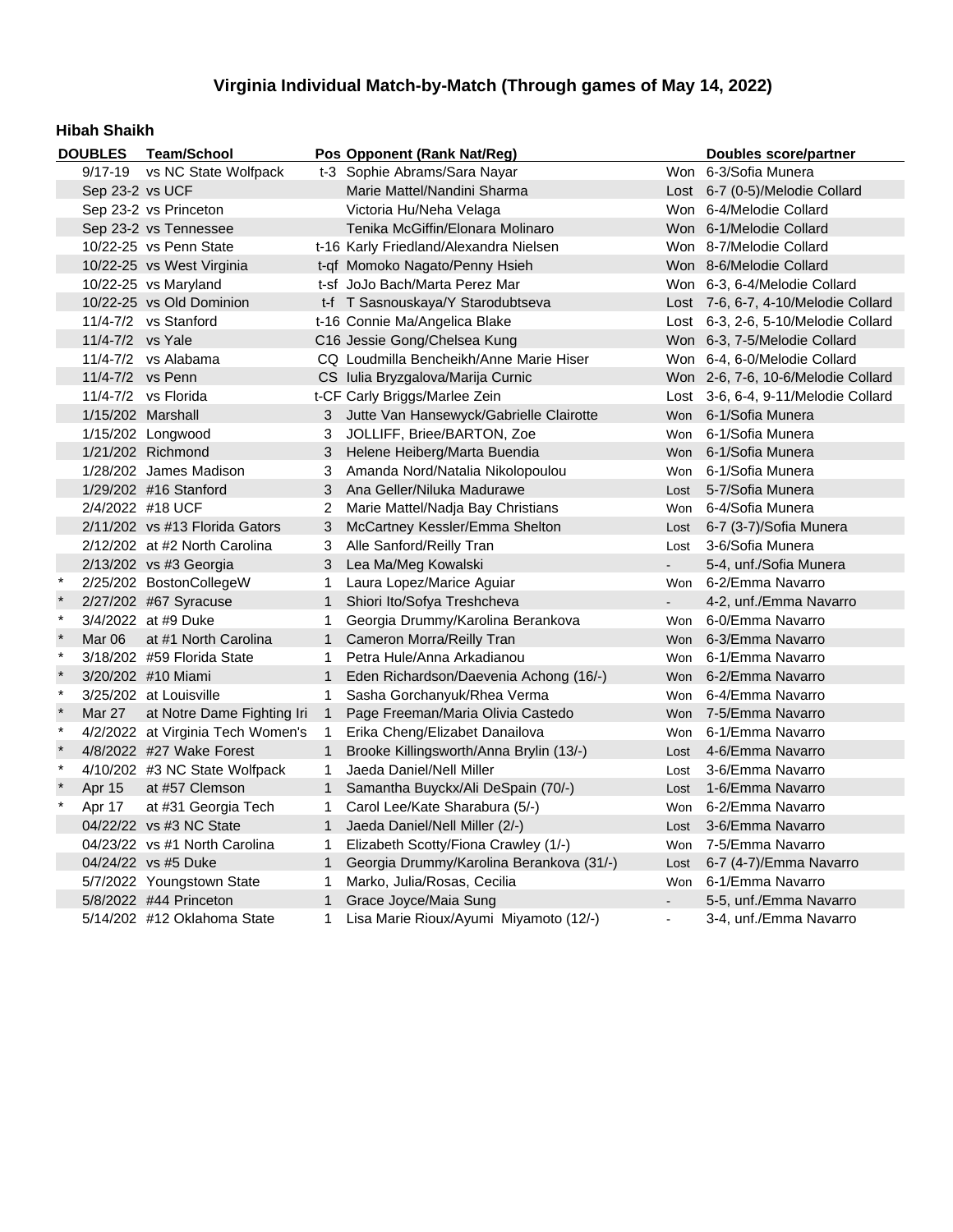#### **Natasha Subhash**

|         | <b>SINGLES</b>                 | <b>Team/School</b>                        |                | Pos Opponent (Rank Nat/Reg)   |                          | <b>Singles score</b>      |
|---------|--------------------------------|-------------------------------------------|----------------|-------------------------------|--------------------------|---------------------------|
|         | $9/17 - 19$                    | vs Old Dominion                           |                | t-2 Marina Alcaide            |                          | Won 6-3, 2-6, 10-7        |
|         | Sept. 23-26                    | vs Princeton                              |                | t-32 Daria Frayman            |                          | Lost 2-6, 3-6             |
|         | Sept. 23-26                    | vs UCF                                    |                | t-c Evgeniya Levashova (80/-) |                          | Lost 3-6, 6-7             |
|         | Sept. 23-26                    | vs USC                                    |                | t-c Grace Piper               |                          | Won 7-5, 6-7, 10-6        |
|         | Sept. 23-26                    | vs South Carolina                         |                | t-c Megan Davies (50/-)       |                          | Won 6-4, 6-4              |
|         | Sept. 23-26                    | vs South Carolina                         |                | t-c Ayana Akli (29/-)         |                          | Lost 5-7, 5-7             |
|         | 10/22-25/2021 vs West Virginia |                                           |                | t-32 Momoko Nagato            |                          | Won 6-1, 6-0              |
|         |                                | 10/22-25/2021 vs James Madison            |                | t-16 Daria Afanasyeva         |                          | Won 6-4, 6-0              |
|         |                                | 10/22-25/2021 vs William & Mary           |                | t-qf Mila Saric               |                          | Won 2-6, 7-5, 6-2         |
|         | 10/22-25/2021 vs Old Dominion  |                                           |                | t-sf T Sasnouskaya            |                          | Won 7-5, 1-6, 6-1         |
|         | 10/22-25/2021 vs Virginia      |                                           |                | t-f Elaine Chervinsky         |                          | Won 6-4, 6-2              |
|         | 11/4-7/2021                    | vs North Carolina                         |                | t-32 Riley Tran (88/-)        |                          | Lost 6-7, 5-7             |
|         | 11/4-7/2021                    | vs Princeton                              |                | c16 Victoria Hu               |                          | Won 6-3, 6-0              |
|         | 11/4-7/2021                    | vs Texas                                  |                | cqf Kylie Collins (67/-)      |                          | Won 1-6, 6-3, 6-2         |
|         | 11/4-7/2021                    | vs Stanford                               |                | csf Alexandra Yepifanova      |                          | Lost 2-6, 3-6             |
|         | 1/15/2022                      | Marshall                                  | 3              | <b>Madi Ballow</b>            |                          | Won 6-0, 6-1              |
|         | 1/15/2022                      | Longwood                                  | $\overline{2}$ | SAEZ, Maria                   |                          | Won 6-0, 6-1              |
|         | 1/28/2022                      | James Madison                             | 3              | Kylie Moulin                  | $\overline{\phantom{a}}$ | 6-2, 5-2, unf.            |
|         | 1/29/2022                      | #16 Stanford                              | 3              | Angelica Blake                |                          | Won 7-6, 6-1              |
|         | 2/4/2022                       | #18 UCF                                   | $\overline{2}$ | Evgeniya Levashova (37/-)     |                          | Won 6-3, 7-6 (6-8), 12-10 |
|         | 2/11/2022                      | vs #13 Florida Gators                     | 3              | Marlee Zein (61/-)            |                          | Lost $3-6, 6-0, 2-6$      |
|         | 2/12/2022                      | at #2 North Carolina                      | 3              | Reilly Tran (7/-)             | $\sim$                   | 7-6 (7-3), 0-1, unf.      |
|         | 2/13/2022                      | vs #3 Georgia                             | 2              | Mell Reasco (10/-)            |                          | Won 6-3, 6-0              |
| $\star$ | 2/25/2022                      | BostonCollegeW                            | $\overline{2}$ | Plobrung Plipuech             |                          | Won 6-3, 6-2              |
| $\star$ | 2/27/2022                      | #67 Syracuse                              | 2              | Miyuka Kimoto                 |                          | Won 6-3, 6-1              |
| $\star$ | 3/4/2022                       | at #9 Duke                                | 2              | Chloe Beck (11/-)             |                          | Lost 0-6, 1-6             |
| $\star$ |                                | Mar 06, 2022 at #1 North Carolina         | $\overline{2}$ | Elizabeth Scotty (13/-)       | $\overline{\phantom{a}}$ | 2-6, 6-1, 1-5, unf.       |
| $\star$ | 3/18/2022                      | #59 Florida State                         |                | 2 Vic Allen                   |                          | Lost 6-4, 2-6, 0-1        |
| $\star$ | 3/20/2022                      | #10 Miami                                 | 3              | Isabella Pfennig (112/-)      |                          | Lost 2-6, 2-6             |
| $\star$ | 3/25/2022                      | at Louisville                             | 2              | Rhea Verma                    |                          | Won 6-3, 6-3              |
| $\ast$  |                                | Mar 27, 2022 at Notre Dame Fighting Irish | $\overline{2}$ | Julia Andreach                |                          | Won 6-3, 6-1              |
| $\star$ | 4/2/2022                       | at Virginia Tech Women's Tenni            |                | 2 Tamara Barad Itzhaki        |                          | Won 6-3, 6-0              |
| $\star$ | 4/8/2022                       | #27 Wake Forest                           |                | 2 Anna Campana                |                          | Won 7-5, 6-2              |
| $\star$ | 4/10/2022                      | #3 NC State Wolfpack                      |                | 2 Abigail Rencheli (33/-)     |                          | Won 6-4, 6-2              |
| $\star$ | Apr 15, 2022                   | at #57 Clemson                            |                | 2 Cristina Mayorova (106/-)   |                          | Won 7-6 (7-0), 6-0        |
| $\star$ | Apr 17, 2022                   | at #31 Georgia Tech                       |                | 2 Kylie Bilchev (79/-)        |                          | Won 2-6, 6-4, 6-2         |
|         | 04/22/22                       | vs #3 NC State                            | $\overline{2}$ | Abigail Rencheli (40/-)       |                          | Lost 4-6, 3-6             |
|         | 04/23/22                       | vs #1 North Carolina                      |                | 2 Elizabeth Scotty (22/-)     |                          | Won 6-4, 2-6, 6-4         |
|         | 04/24/22                       | vs #5 Duke                                | $\overline{2}$ | Georgia Drummy (14/-)         |                          | Lost 3-6, 2-6             |
|         | 5/7/2022                       | Youngstown State                          | $2^{\circ}$    | Masarikova, Eliska            | $\sim$                   | 6-4, 4-0, unf.            |
|         | 5/8/2022                       | #44 Princeton                             | 2              | Neha Velaga                   |                          | Won 6-3, 6-3              |
|         | 5/14/2022                      | #12 Oklahoma State                        | 2              | Mhai Sawangkaew (31/-)        | $\overline{\phantom{a}}$ | 2-6, 6-4, 3-2, unf.       |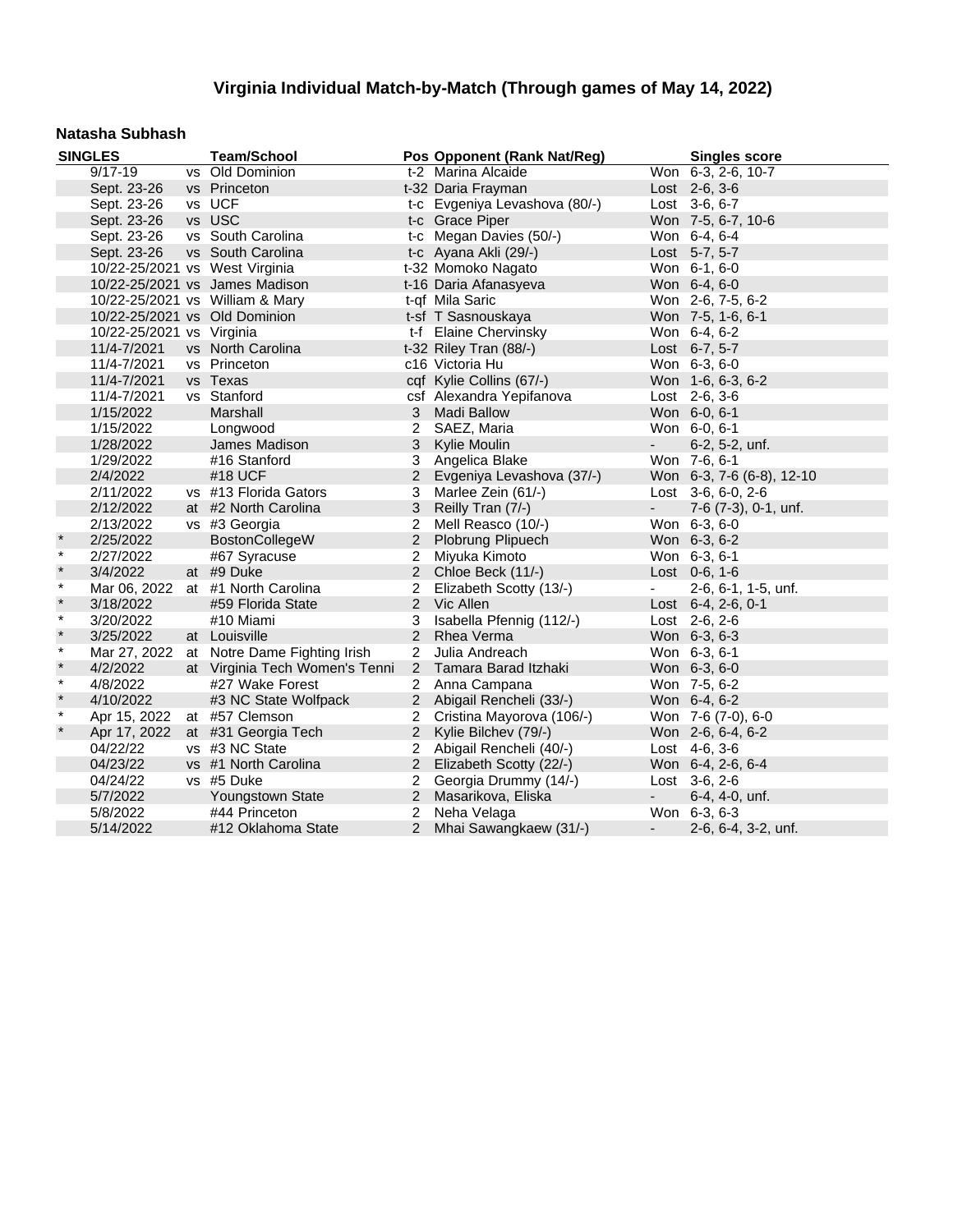#### **Natasha Subhash**

|         | <b>DOUBLES</b>         | <b>Team/School</b>                |                       | Pos Opponent (Rank Nat/Reg)                |            | Doubles score/partner           |
|---------|------------------------|-----------------------------------|-----------------------|--------------------------------------------|------------|---------------------------------|
|         | 9/17-19                | vs Auburn                         |                       | t-1 Georgie Axon/Madeline Meredith         |            | Won 7-6/Sofia Munera            |
|         |                        | 9/17-19 vs Old Dominion           |                       | t-2 Marina Alcaide/A Viktorovich           |            | Won 6-0/Elaine Chervinsky       |
|         | Sep 23-2 vs Ohio State |                                   |                       | L Marzal Martinez/Luna Dormet              |            | Lost 3-6/Elaine Chervinsky      |
|         |                        | Sep 23-2 vs Tennessee             |                       | Elonara Molinaro/Tenika McGiffin           |            | Lost 4-6/Elaine Chervinsky      |
|         |                        | Sep 23-2 vs Princeton             |                       | Victoria Hu/Neha Velaga                    |            | Won 6-0/Elaine Chervinsky       |
|         |                        | 10/22-25 vs George Washington     |                       | t-16 Stella Wiesemann/Katarina Marinkoviki |            | Won 8-4/Sofia Munera            |
|         |                        | 10/22-25 vs Maryland              |                       | t-qf Marta Perez Mar/JoJo Bach             |            | Lost 7-8/Sofia Munera           |
|         |                        | 11/4-7/2 vs Northwestern          |                       | t-16 Hannah McColgan/Sydney Pratt          |            | Won 7-5, 5-7, 10-6/Sofia Munera |
|         |                        | 11/4-7/2 vs North Carolina        |                       | t-Q Cameron Morra/Carson Tanguilig         |            | Lost 3-6, 2-6/Sofia Munera      |
|         | 1/15/202 Marshall      |                                   |                       | 2 Madi Ballow/Aisling McGrane              | Won        | 6-0/Elaine Chervinsky           |
|         |                        | 1/15/202 Longwood                 | 2                     | SAEZ, Maria/HEDERICH, Nina                 | Won        | 6-0/Elaine Chervinsky           |
|         |                        | 1/21/202 Richmond                 | $\overline{2}$        | Polina Shitikova/Carly Cohen               |            | Won 6-1/Elaine Chervinsky       |
|         |                        | 1/28/202 James Madison            | 2                     | Daria Afanasyeva/Kylie Moulin              | Won        | 6-2/Elaine Chervinsky           |
|         |                        | 1/29/202 #16 Stanford             | $\mathbf{2}$          | Valencia Xu/Alexandra Yepifanova           | <b>Won</b> | 7-5/Elaine Chervinsky           |
|         | 2/4/2022 #18 UCF       |                                   | 1                     | Valeriya Zeleva/Evgeniya Levashova (50/-)  |            | Won 6-2/Elaine Chervinsky       |
|         |                        | 2/11/202 vs #13 Florida Gators    | 2                     | Alicia Dudeney/Bente Spee (27/-)           | Lost       | 6-7 (8-10)/Elaine Chervinsky    |
|         |                        | 2/12/202 at #2 North Carolina     |                       | Cameron Morra/Carson Tanguilig (56/-)      | Won        | 6-4/Elaine Chervinsky           |
|         |                        | 2/13/202 vs #3 Georgia            | 2                     | Mell Reasco/Dasha Vidmanova                | <b>Won</b> | 7-5/Elaine Chervinsky           |
| $\ast$  |                        | 2/25/202 BostonCollegeW           | 3                     | Sophia Edwards/Hailey Wilcox               | Won        | 6-4/Sara Ziodato                |
| $\star$ |                        | 2/27/202 #67 Syracuse             | 3.                    | V. Kanapatskaya/Ines Fonte                 | <b>Won</b> | 6-0/Sara Ziodato                |
| $\star$ |                        | 3/4/2022 at #9 Duke               | 3                     | Ellie Coleman/Eliza Omirou                 | Lost       | 4-6/Sara Ziodato                |
| $\star$ | Mar 06                 | at #1 North Carolina              | 3                     | Carson Tanguilig/Fiona Crawley             | Lost       | 6-7 (4-7)/Sara Ziodato          |
| $\star$ |                        | 3/18/202 #59 Florida State        | 3                     | Olympe Lancelot/Lesedi Jacobs              | Won        | 6-0/Elaine Chervinsky           |
| $\star$ |                        | 3/20/202 #10 Miami                | 3                     | Isabella Pfennig/Audrey Boch-Collins       | Lost       | 2-6/Elaine Chervinsky           |
| $\star$ |                        | 3/25/202 at Louisville            | $\overline{2}$        | Tatiana Simova/Andrea Di Palma             |            | 5-4, unf./Sofia Munera          |
| $\star$ | <b>Mar 27</b>          | at Notre Dame Fighting Iri        | $2^{\circ}$           | Julia Andreach/Meghan Coleman              | <b>Won</b> | 6-3/Sofia Munera                |
| $\star$ |                        | 4/2/2022 at Virginia Tech Women's | $\mathbf{2}^{\circ}$  | Annie Clark/Katie Andreini                 | Won        | 6-2/Sofia Munera                |
| $\star$ |                        | 4/8/2022 #27 Wake Forest          | $2^{\circ}$           | Samantha Martinelli/Peyton Pesavento       | <b>Won</b> | 6-3/Sofia Munera                |
| $\star$ |                        | 4/10/202 #3 NC State Wolfpack     | 2                     | Amelia Rajecki/Abigail Rencheli (26/-)     | Lost       | 4-6/Sofia Munera                |
| $\star$ | Apr 15                 | at #57 Clemson                    | $\overline{2}$        | Cristina Mayorova/Eleni Louka              | <b>Won</b> | 6-4/Sofia Munera                |
| $\star$ | Apr 17                 | at #31 Georgia Tech               | 2                     | Kylie Bilchev/Ava Hrastar (34/-)           | Won        | 7-6 (10-8)/Sofia Munera         |
|         |                        | 04/22/22 vs #3 NC State           |                       | 2 Amelia Rajecki/Abigail Rencheli (26/-)   | $\sim$     | 4-5, unf./Sofia Munera          |
|         |                        | 04/23/22 vs #1 North Carolina     | 2                     | Alle Sanford/Carson Tanguilig              | Lost       | 1-6/Sofia Munera                |
|         |                        | 04/24/22 vs #5 Duke               | $2^{\circ}$           | Chloe Beck/Ellie Coleman (27/-)            | Won        | 6-1/Sofia Munera                |
|         |                        | 5/7/2022 Youngstown State         | $\mathbf{2}^{\circ}$  | Stanmore, Jessica/Minich, Lili             |            | Won 6-0/Elaine Chervinsky       |
|         |                        | 5/8/2022 #44 Princeton            | $\mathbf{2}^{\prime}$ | Daria Frayman/Nathalie Rodilosso           |            | Won 6-3/Elaine Chervinsky       |
|         |                        | 5/14/202 #12 Oklahoma State       | 2                     | Mhai Sawangkaew/Martina Zerulo (75/-)      |            | Won 6-1/Elaine Chervinsky       |